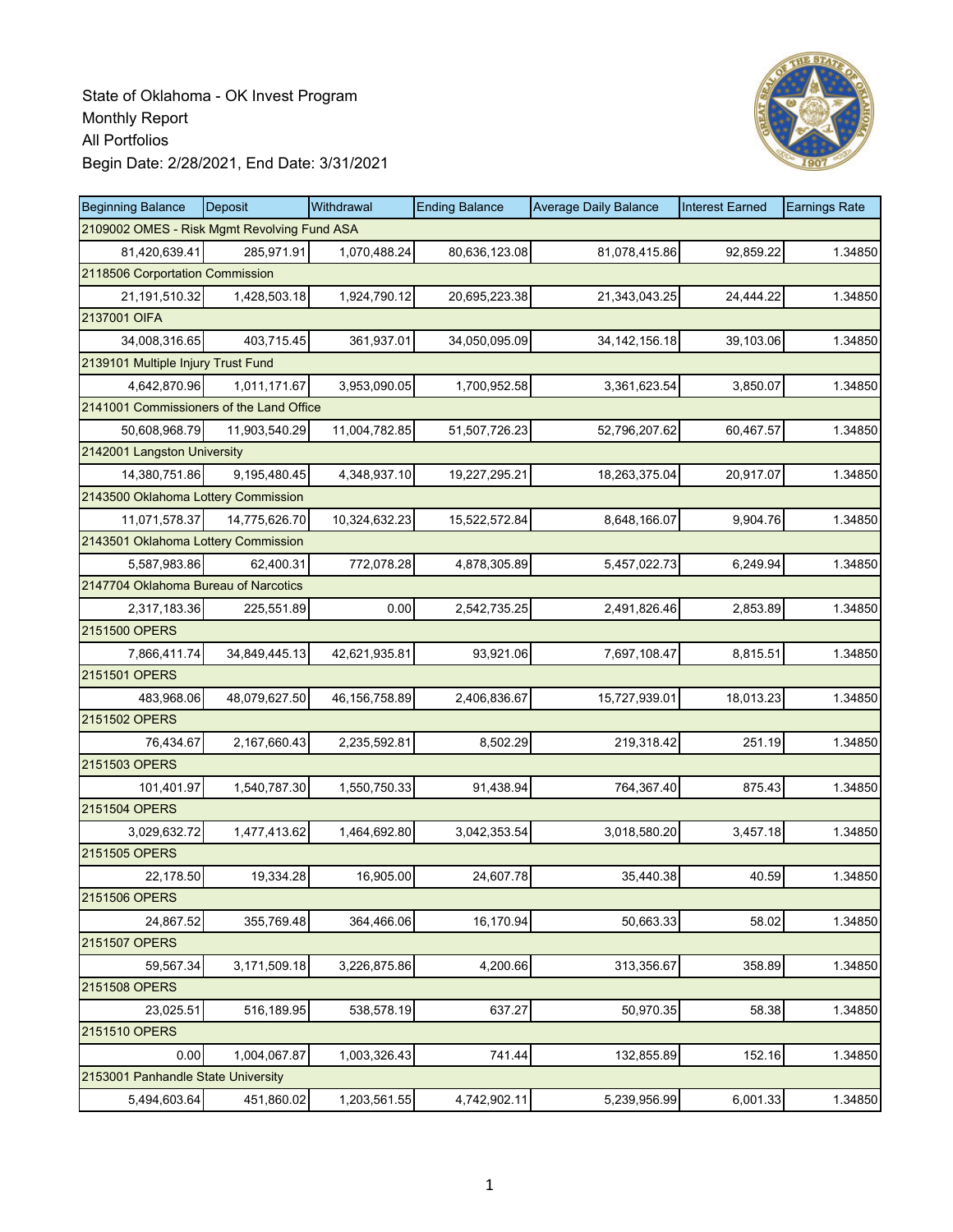| <b>Beginning Balance</b>                 | Deposit                   | Withdrawal     | <b>Ending Balance</b> | <b>Average Daily Balance</b> | <b>Interest Earned</b> | <b>Earnings Rate</b> |  |  |  |  |
|------------------------------------------|---------------------------|----------------|-----------------------|------------------------------|------------------------|----------------------|--|--|--|--|
|                                          | 2155701 OK Police Pension |                |                       |                              |                        |                      |  |  |  |  |
| 34,037,494.51                            | 5,743,855.46              | 15,470,152.21  | 24,311,197.76         | 33,433,480.21                | 38,291.41              | 1.34850              |  |  |  |  |
|                                          | 2169502 Tax Commission    |                |                       |                              |                        |                      |  |  |  |  |
| 381,796,526.08                           | 356,492,170.54            | 377,991,273.11 | 360,297,423.51        | 173,641,274.90               | 198,871.59             | 1.34850              |  |  |  |  |
| 2169505 Tax Commission                   |                           |                |                       |                              |                        |                      |  |  |  |  |
| 52,906.63                                | 57.12                     | 0.00           | 52,963.75             | 52,961.91                    | 60.66                  | 1.34850              |  |  |  |  |
| 2169520 Tax Commission                   |                           |                |                       |                              |                        |                      |  |  |  |  |
| 61,740.09                                | 5,388,452.44              | 4,213,690.60   | 1,236,501.93          | 4,483,440.74                 | 5,134.89               | 1.34850              |  |  |  |  |
| 2169521 Tax Commission                   |                           |                |                       |                              |                        |                      |  |  |  |  |
| 63,373,810.91                            | 59,083,010.62             | 64,080,662.84  | 58,376,158.69         | 30,883,201.83                | 35,370.57              | 1.34850              |  |  |  |  |
| 2174007 State Treasurer                  |                           |                |                       |                              |                        |                      |  |  |  |  |
| 918, 154. 17                             | 79,047.58                 | 0.00           | 997,201.75            | 994,651.83                   | 1,139.18               | 1.34850              |  |  |  |  |
| 2183006 DHS - CSED                       |                           |                |                       |                              |                        |                      |  |  |  |  |
| 15,855,075.74                            | 13,275,662.62             | 2,676,049.10   | 26,454,689.26         | 20,246,863.48                | 23,188.76              | 1.34850              |  |  |  |  |
| 7200039 Oklahoma Boll Weevil Eradication |                           |                |                       |                              |                        |                      |  |  |  |  |
| 3,131,603.12                             | 139,483.50                | 87,804.03      | 3,183,282.59          | 3,111,832.10                 | 3,563.99               | 1.34850              |  |  |  |  |
| 7200131 Department of Corrections        |                           |                |                       |                              |                        |                      |  |  |  |  |
| 17,182,852.19                            | 460,624.34                | 439,847.21     | 17,203,629.32         | 17,138,685.16                | 19,628.96              | 1.34850              |  |  |  |  |
| 7200320 Department of Wildlife           |                           |                |                       |                              |                        |                      |  |  |  |  |
| 4,770,840.61                             | 2,817,070.31              | 3,358,869.22   | 4,229,041.70          | 4,892,389.62                 | 5,603.26               | 1.34850              |  |  |  |  |
| 7200359 OERB                             |                           |                |                       |                              |                        |                      |  |  |  |  |
| 12,703,363.70                            | 1,066,396.72              | 881,413.14     | 12,888,347.28         | 13, 152, 768. 26             | 15,063.88              | 1.34850              |  |  |  |  |
| 7200370 OIFA                             |                           |                |                       |                              |                        |                      |  |  |  |  |
| 503,672.45                               | 126,262.95                | 60,064.45      | 569,870.95            | 528,942.46                   | 605.80                 | 1.34850              |  |  |  |  |
| 7200391 Multiple Injury Trust Fund       |                           |                |                       |                              |                        |                      |  |  |  |  |
| 194, 127.81                              | 144.20                    | 116,423.50     | 77,848.51             | 140,086.74                   | 160.44                 | 1.34850              |  |  |  |  |
| 7200410 Commissioners of the Land Office |                           |                |                       |                              |                        |                      |  |  |  |  |
| 1,791,640.73                             | 459,274.34                | 125,880.04     | 2,125,035.03          | 1,718,366.36                 | 1,968.05               | 1.34850              |  |  |  |  |
| 7200435 Oklahoma Lottery Commission      |                           |                |                       |                              |                        |                      |  |  |  |  |
| 18,432,681.64                            | 4,773,452.00              | 3,203,611.59   | 20,002,522.05         | 20,965,307.87                | 24,011.60              | 1.34850              |  |  |  |  |
| 7200515 OPERS                            |                           |                |                       |                              |                        |                      |  |  |  |  |
| 291,910.33                               | 602,262.64                | 510,244.21     | 383,928.76            | 516,260.96                   | 591.27                 | 1.34850              |  |  |  |  |
| 7200557 Oklahoma Police Pension          |                           |                |                       |                              |                        |                      |  |  |  |  |
| 0.00                                     | 133,794.97                | 133,794.97     | 0.00                  | 16,800.33                    | 19.24                  | 1.34850              |  |  |  |  |
| 7200588 Real Estate Commission           |                           |                |                       |                              |                        |                      |  |  |  |  |
| 902,599.99                               | 197,926.69                | 111,091.28     | 989,435.40            | 974,460.28                   | 1,116.05               | 1.34850              |  |  |  |  |
| 7200830 Department of Human Services     |                           |                |                       |                              |                        |                      |  |  |  |  |
| 53,973.68                                | 58.27                     | 0.00           | 54,031.95             | 54,030.07                    | 61.88                  | 1.34850              |  |  |  |  |
| 7201825 University Hospitals Authority   |                           |                |                       |                              |                        |                      |  |  |  |  |
| 4,571,236.95                             | 1,100,989.10              | 0.00           | 5,672,226.05          | 4,784,420.25                 | 5,479.60               | 1.34850              |  |  |  |  |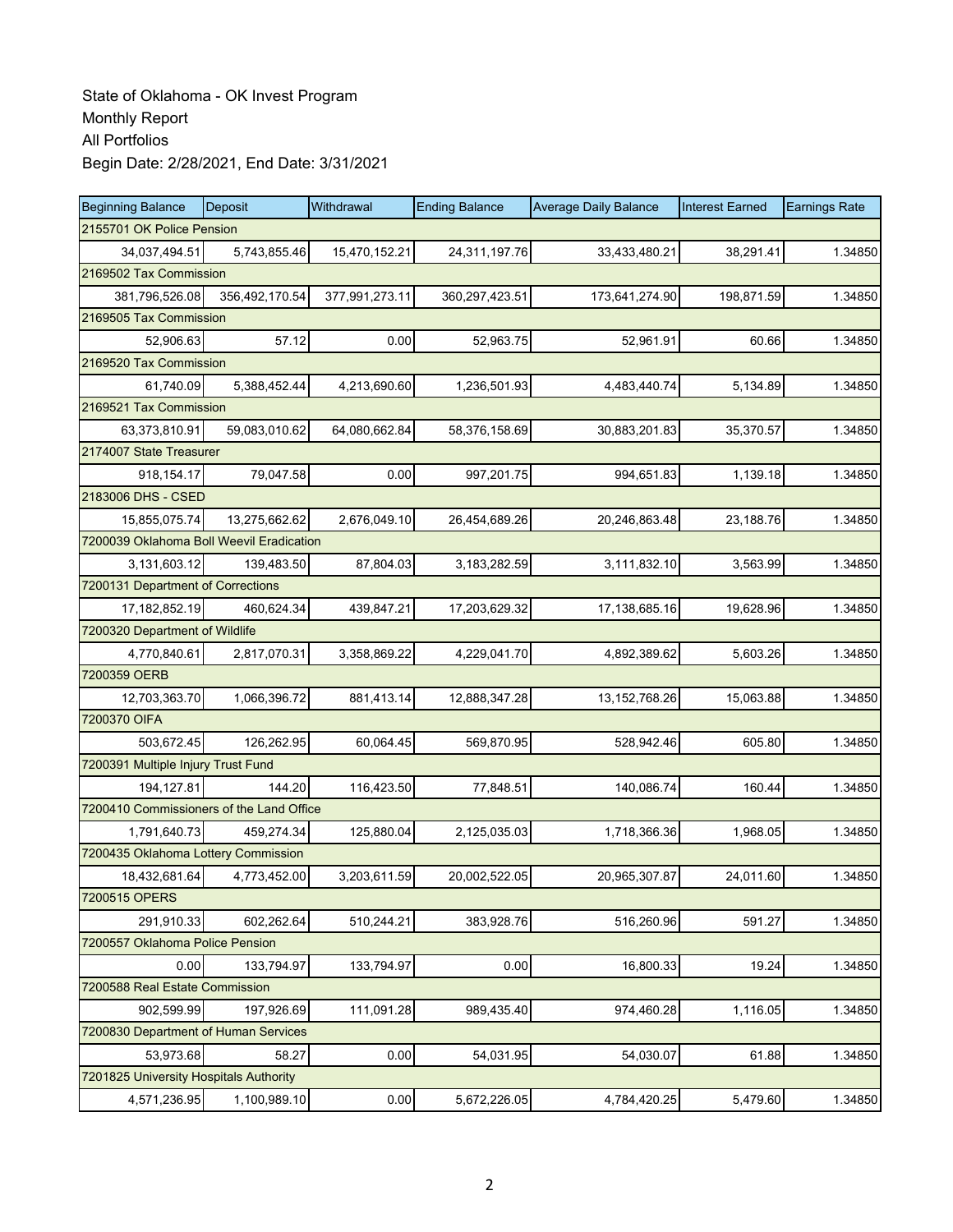| <b>Beginning Balance</b>                          | <b>Deposit</b> | Withdrawal   | <b>Ending Balance</b> | <b>Average Daily Balance</b> | <b>Interest Earned</b> | <b>Earnings Rate</b> |
|---------------------------------------------------|----------------|--------------|-----------------------|------------------------------|------------------------|----------------------|
| 7205090 OMES Risk Management Division/DSC         |                |              |                       |                              |                        |                      |
| 56,043,159.34                                     | 2,114,278.85   | 1,957,557.61 | 56,199,880.58         | 56,772,717.58                | 65,021.87              | 1.34850              |
| 7205131 Department of Corrections                 |                |              |                       |                              |                        |                      |
| 727,266.85                                        | 763,854.57     | 708,990.41   | 782,131.01            | 979,861.38                   | 1,122.24               | 1.34850              |
| 7205204 JM Davis Arms & Historical Museum         |                |              |                       |                              |                        |                      |
| 5.690.67                                          | 5.73           | 0.00         | 5,696.40              | 5,696.22                     | 6.52                   | 1.34850              |
| 7205320 Department of Wildlife                    |                |              |                       |                              |                        |                      |
| 911,452.69                                        | 30,543.49      | 56,019.64    | 885,976.54            | 894,081.03                   | 1,023.99               | 1.34850              |
| 7205359 Sustaining OK Energy Resources            |                |              |                       |                              |                        |                      |
| 5,986,490.17                                      | 98,832.44      | 28,984.85    | 6,056,337.76          | 6,046,292.37                 | 6,924.83               | 1.34850              |
| 7205435 Oklahoma Lottery Commission               |                |              |                       |                              |                        |                      |
| 130,136.31                                        | 953.78         | 980.00       | 130,110.09            | 130,427.39                   | 149.38                 | 1.34850              |
| 7205515 OPERS                                     |                |              |                       |                              |                        |                      |
| 359,008.27                                        | 65,650.30      | 0.00         | 424,658.57            | 377,090.22                   | 431.88                 | 1.34850              |
| 7205563 OK Bd for Private Vocational Schools      |                |              |                       |                              |                        |                      |
| 70,882.94                                         | 1,571.52       | 17,051.65    | 55,402.81             | 63,284.59                    | 72.48                  | 1.34850              |
| 7205630 Oklahoma Department of Securities         |                |              |                       |                              |                        |                      |
| 954,501.81                                        | 1,945.82       | 13,266.61    | 943,181.02            | 947,427.35                   | 1,085.09               | 1.34850              |
| 7205807 Oklahoma Health Care Authority            |                |              |                       |                              |                        |                      |
| 3,867,933.71                                      | 879,939.85     | 0.00         | 4,747,873.56          | 4,004,385.67                 | 4,586.23               | 1.34850              |
| 7210270 State Election Board                      |                |              |                       |                              |                        |                      |
| 3,851,141.46                                      | 4,162.71       | 55,486.81    | 3,799,817.36          | 3,812,504.48                 | 4,366.47               | 1.34850              |
| 7210320 Department of Wildlife                    |                |              |                       |                              |                        |                      |
| 6,773,492.45                                      | 802,817.63     | 77,769.77    | 7,498,540.31          | 7,126,634.68                 | 8,162.14               | 1.34850              |
| 7210350 Oklahoma Historical Society               |                |              |                       |                              |                        |                      |
| 29.13                                             | 0.03           | 0.00         | 29.16                 | 29.16                        | 0.03                   | 1.34850              |
| 7210400 Office of Juvenile Affairs                |                |              |                       |                              |                        |                      |
| 20,516.01                                         | 21.96          | 0.00         | 20,537.97             | 20,537.26                    | 23.52                  | 1.34850              |
| 7210410 Commissioners of the Land Office          |                |              |                       |                              |                        |                      |
| 131,044.41                                        | 141.47         | 0.00         | 131,185.88            | 131,181.32                   | 150.24                 | 1.34850              |
| 7210515 OPERS                                     |                |              |                       |                              |                        |                      |
| 110,959.98                                        | 12,188.79      | 0.00         | 123, 148.77           | 114,828.97                   | 131.51                 | 1.34850              |
| 7210570 State Board of Licensure for Professional |                |              |                       |                              |                        |                      |
| 366,530.08                                        | 395.70         | 0.00         | 366,925.78            | 366,913.02                   | 420.23                 | 1.34850              |
| 7210588 Real Estate Commission                    |                |              |                       |                              |                        |                      |
| 305,512.65                                        | 12,031.19      | 0.00         | 317,543.84            | 314,135.09                   | 359.78                 | 1.34850              |
| 7215270 State of Oklahoma Election Board          |                |              |                       |                              |                        |                      |
| 10,098,083.19                                     | 10,907.83      | 28,704.46    | 10,080,286.56         | 10,088,229.69                | 11,554.06              | 1.34850              |
| 7215320 Department of Wildlife                    |                |              |                       |                              |                        |                      |
| 3,720,420.51                                      | 17,406.09      | 0.00         | 3,737,826.60          | 3,730,778.82                 | 4,272.87               | 1.34850              |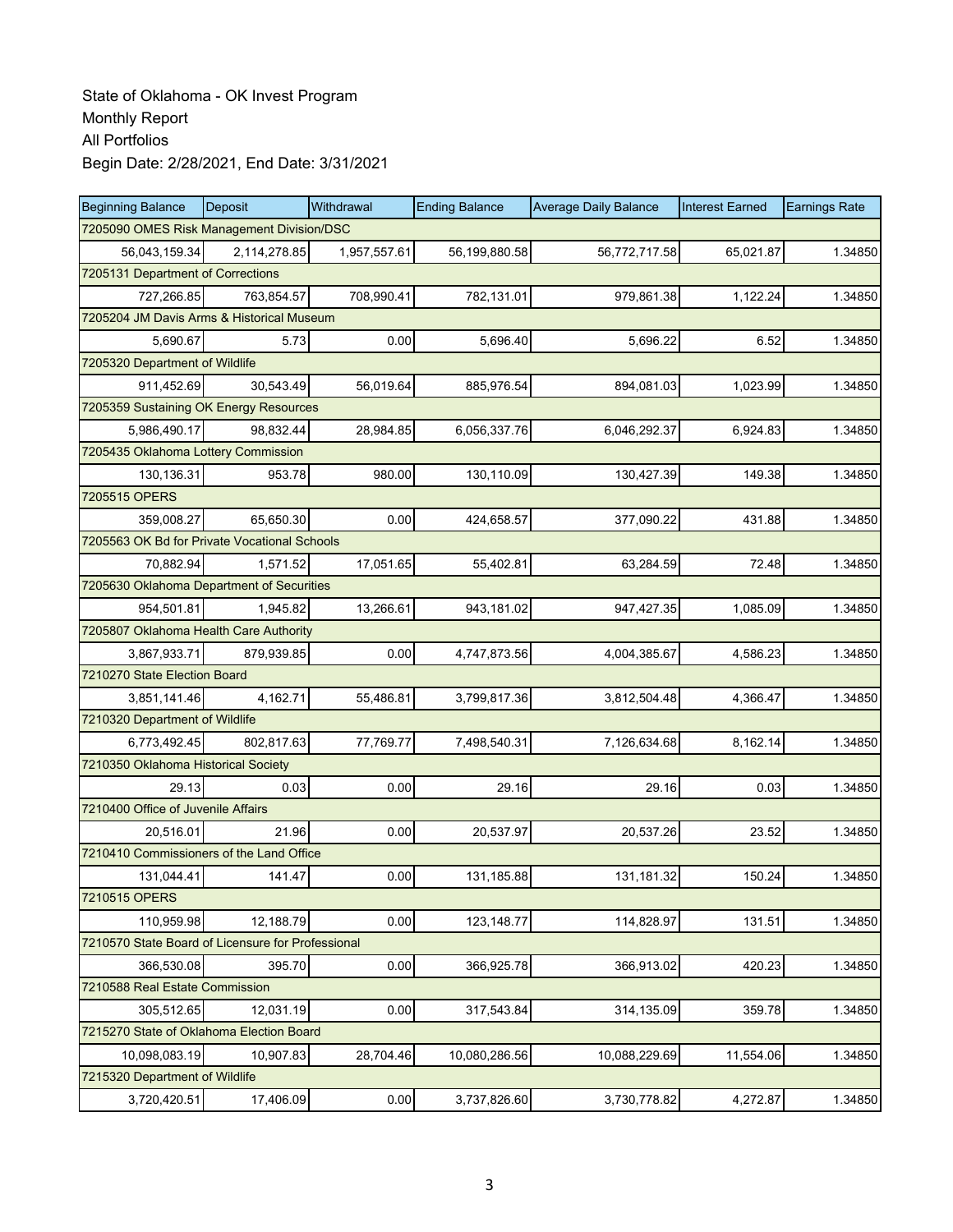| <b>Beginning Balance</b>                      | <b>Deposit</b> | Withdrawal   | <b>Ending Balance</b> | <b>Average Daily Balance</b> | <b>Interest Earned</b> | <b>Earnings Rate</b> |
|-----------------------------------------------|----------------|--------------|-----------------------|------------------------------|------------------------|----------------------|
| 7215566 Tourism & Recreation Department       |                |              |                       |                              |                        |                      |
| 4,385,398.31                                  | 2,449,106.65   | 2,631,805.25 | 4,202,699.71          | 4,249,313.60                 | 4,866.74               | 1.34850              |
| 7215585 Department of Public Safety           |                |              |                       |                              |                        |                      |
| 494,237.11                                    | 545.17         | 43,646.29    | 451,135.99            | 480,784.52                   | 550.64                 | 1.34850              |
| 7215670 JD McCarty Center                     |                |              |                       |                              |                        |                      |
| 906,228.22                                    | 1,088.94       | 7,350.00     | 899,967.16            | 903,151.36                   | 1,034.38               | 1.34850              |
| 7215825 University Hospitals Authority        |                |              |                       |                              |                        |                      |
| 2,313,633.41                                  | 3,639.70       | 0.00         | 2,317,273.11          | 2,316,602.53                 | 2,653.21               | 1.34850              |
| 7216805 Department of Rehabilitation Services |                |              |                       |                              |                        |                      |
| 743,684.09                                    | 18,492.39      | 15,887.00    | 746,289.48            | 743,940.87                   | 852.04                 | 1.34850              |
| 7220090 OSF Building Project Fund             |                |              |                       |                              |                        |                      |
| 0.42                                          | 0.00           | 0.00         | 0.42                  | 0.42                         | 0.00                   | 1.34850              |
| 7220320 Dept of Wildlife Conservation         |                |              |                       |                              |                        |                      |
| 4,706,438.86                                  | 22.656.94      | 82,127.33    | 4,646,968.47          | 4,701,264.24                 | 5,384.36               | 1.34850              |
| 7220585 Department of Public Safety           |                |              |                       |                              |                        |                      |
| 5,528,827.85                                  | 6,013.95       | 521,229.40   | 5,013,612.40          | 5, 181, 343.84               | 5,934.20               | 1.34850              |
| 7220830 Department of Human Services          |                |              |                       |                              |                        |                      |
| 13,647.03                                     | 14.73          | 0.00         | 13,661.76             | 13,661.28                    | 15.65                  | 1.34850              |
| 7225040 Department of Agriculture             |                |              |                       |                              |                        |                      |
| 360,788.45                                    | 863.91         | 833.33       | 360,819.03            | 360,931.75                   | 413.38                 | 1.34850              |
| 7225830 Department of Human Services          |                |              |                       |                              |                        |                      |
| 111,902.98                                    | 38,828.47      | 0.00         | 150,731.45            | 114,479.93                   | 131.11                 | 1.34850              |
| 7230220 Oklahoma Crime Victims Compensation   |                |              |                       |                              |                        |                      |
| 2,182,318.82                                  | 273,735.07     | 101,437.66   | 2,354,616.23          | 2,278,196.06                 | 2,609.22               | 1.34850              |
| 7230345 Department of Transportation          |                |              |                       |                              |                        |                      |
| 4,413,747.25                                  | 514,447.24     | 852,314.46   | 4,075,880.03          | 4,660,544.40                 | 5,337.73               | 1.34850              |
| 7230695 Tax Commission                        |                |              |                       |                              |                        |                      |
| 520,068.46                                    | 971,646.46     | 971,563.92   | 520,151.00            | 561,222.54                   | 642.77                 | 1.34850              |
| 7230807 Health Care Authority                 |                |              |                       |                              |                        |                      |
| 889,212.38                                    | 6,389,053.27   | 7,242,636.00 | 35,629.65             | 2,376,051.04                 | 2,721.29               | 1.34850              |
| 7235605 Regents for Higher Education          |                |              |                       |                              |                        |                      |
| 2,108,175.47                                  | 774,781.57     | 2,811,361.00 | 71,596.04             | 818,129.76                   | 937.01                 | 1.34850              |
| 7240807 Health Care Authority                 |                |              |                       |                              |                        |                      |
| 13,761,658.24                                 | 14,856.82      | 0.00         | 13,776,515.06         | 13,776,035.81                | 15,777.71              | 1.34850              |
| 7244090 OMES Dept of Central Services         |                |              |                       |                              |                        |                      |
| 1,159,351.39                                  | 362,855.05     | 89,877.78    | 1,432,328.66          | 1,308,917.59                 | 1,499.11               | 1.34850              |
| 7245807 Health Care Authority                 |                |              |                       |                              |                        |                      |
| 18,943,787.68                                 | 4,258,023.25   | 6,458,226.61 | 16,743,584.32         | 18,593,655.40                | 21,295.34              | 1.34850              |
| 7255090 Department of Central Services        |                |              |                       |                              |                        |                      |
| 1,156,367.16                                  | 2,373.59       | 1,400.70     | 1,157,340.05          | 1,157,859.05                 | 1,326.10               | 1.34850              |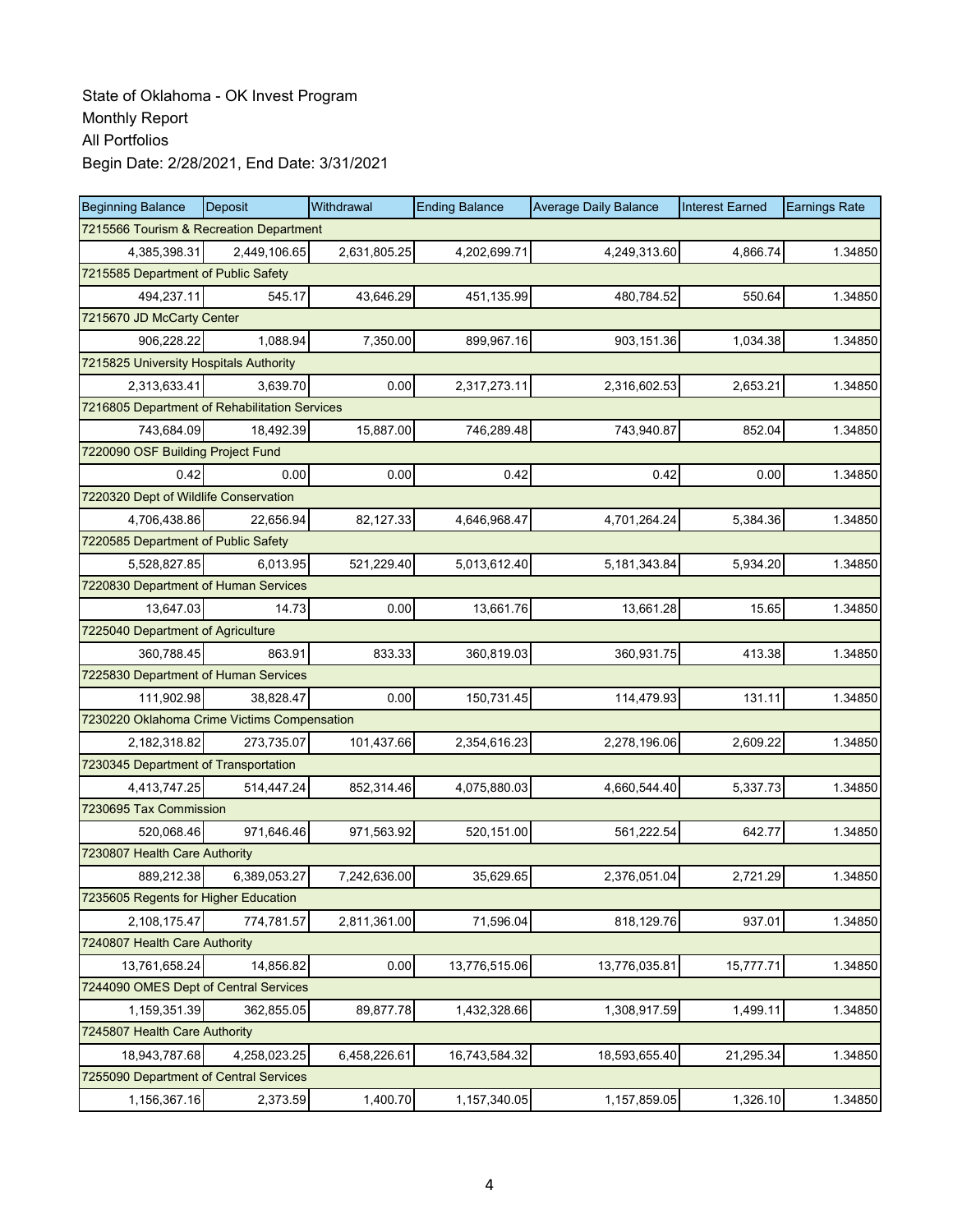| <b>Beginning Balance</b>                           | Deposit                      | Withdrawal    | <b>Ending Balance</b> | <b>Average Daily Balance</b> | <b>Interest Earned</b> | <b>Earnings Rate</b> |  |  |  |  |
|----------------------------------------------------|------------------------------|---------------|-----------------------|------------------------------|------------------------|----------------------|--|--|--|--|
| 7255585 Oklahoma Dept of Public Safety             |                              |               |                       |                              |                        |                      |  |  |  |  |
| 22,289.12                                          | 24.06                        | 0.00          | 22,313.18             | 22,312.40                    | 25.55                  | 1.34850              |  |  |  |  |
| 7260090 OMES Risk Management Division              |                              |               |                       |                              |                        |                      |  |  |  |  |
| 5,602,096.95                                       | 117,134.07                   | 108,241.23    | 5,610,989.79          | 5,552,274.89                 | 6,359.03               | 1.34850              |  |  |  |  |
|                                                    | 7265090 Risk Management Fund |               |                       |                              |                        |                      |  |  |  |  |
| 261,383.98                                         | 239,715.55                   | 250,049.56    | 251,049.97            | 203,757.96                   | 233.36                 | 1.34850              |  |  |  |  |
| 7275740 OST - SEED                                 |                              |               |                       |                              |                        |                      |  |  |  |  |
| 25,687.59                                          | 28.22                        | 553.27        | 25,162.54             | 25,572.12                    | 29.29                  | 1.34850              |  |  |  |  |
| 7280090 OMES DCS Property Distribution             |                              |               |                       |                              |                        |                      |  |  |  |  |
| 854,607.42                                         | 15,966.24                    | 69,027.12     | 801,546.54            | 823,075.81                   | 942.67                 | 1.34850              |  |  |  |  |
| 7280131 Department of Corrections                  |                              |               |                       |                              |                        |                      |  |  |  |  |
| 6,038,515.45                                       | 1,390,656.11                 | 2,208,694.23  | 5,220,477.33          | 5,929,747.26                 | 6,791.35               | 1.34850              |  |  |  |  |
| 7280345 Department of Transportation               |                              |               |                       |                              |                        |                      |  |  |  |  |
| 929.905.64                                         | 456,874.45                   | 0.00          | 1,386,780.09          | 1,283,784.66                 | 1,470.32               | 1.34850              |  |  |  |  |
| 7285345 Department of Transportation               |                              |               |                       |                              |                        |                      |  |  |  |  |
| 182,528,811.67                                     | 6,249,664.28                 | 10,587,372.52 | 178,191,103.43        | 181,886,879.53               | 208,315.29             | 1.34850              |  |  |  |  |
| 7295090 Emergency & Transportation                 |                              |               |                       |                              |                        |                      |  |  |  |  |
| 4,925,771.95                                       | 65,000.00                    | 200,000.00    | 4,790,771.95          | 4,788,191.30                 | 5,483.92               | 1.34850              |  |  |  |  |
| 7296150 University of Science & Arts               |                              |               |                       |                              |                        |                      |  |  |  |  |
| 41.42                                              | 0.04                         | 0.00          | 41.46                 | 41.46                        | 0.05                   | 1.34850              |  |  |  |  |
| 7303000 Tobacco Litigation Escrow Fund             |                              |               |                       |                              |                        |                      |  |  |  |  |
| 30,029.18                                          | 32.42                        | 0.00          | 30,061.60             | 30,060.55                    | 34.43                  | 1.34850              |  |  |  |  |
| 7360566 Tourism & Recreation Department            |                              |               |                       |                              |                        |                      |  |  |  |  |
| 6,452,817.98                                       | 21,413.86                    | 0.00          | 6,474,231.84          | 6,470,223.85                 | 7,410.36               | 1.34850              |  |  |  |  |
| 7401105 OCIA NACEA Construction Series 2018B       |                              |               |                       |                              |                        |                      |  |  |  |  |
| 6,041,168.61                                       | 7,329.28                     | 620,691.50    | 5,427,806.39          | 5,988,194.54                 | 6,858.29               | 1.34850              |  |  |  |  |
| 7403292 Oklahoma Department of Environmental Quali |                              |               |                       |                              |                        |                      |  |  |  |  |
| 93.474.18                                          | 195,139.49                   | 0.00          | 288,613.67            | 288,610.41                   | 330.55                 | 1.34850              |  |  |  |  |
| 7405220 District Attorneys Council                 |                              |               |                       |                              |                        |                      |  |  |  |  |
| 4,556,629.00                                       | 5,027.00                     | 247,631.38    | 4,314,024.62          | 4,457,404.11                 | 5,105.07               | 1.34850              |  |  |  |  |
| 7408105 OCIA                                       |                              |               |                       |                              |                        |                      |  |  |  |  |
| 538,754.57                                         | 538,695.89                   | 538,155.73    | 539,294.73            | 591,356.89                   | 677.28                 | 1.34850              |  |  |  |  |
| 7409105 OCIA NACEA Revenue Series 2018B            |                              |               |                       |                              |                        |                      |  |  |  |  |
| 76.65                                              | 89,040.33                    | 88,961.35     | 155.63                | 25,980.57                    | 29.76                  | 1.34850              |  |  |  |  |
| 7411105 OCIA Capitol Repair Revenue Series 2018C   |                              |               |                       |                              |                        |                      |  |  |  |  |
| 436,404.54                                         | 436,111.49                   | 435,673.96    | 436,842.07            | 450,881.95                   | 516.40                 | 1.34850              |  |  |  |  |
| 7412105 OCIA                                       |                              |               |                       |                              |                        |                      |  |  |  |  |
| 1,254,586.67                                       | 1,253,993.65                 | 1,252,687.50  | 1,255,892.82          | 1,377,078.51                 | 1,577.17               | 1.34850              |  |  |  |  |
| 7415105 OCIA DOC Construction Series 2018D         |                              |               |                       |                              |                        |                      |  |  |  |  |
| 52,474,074.23                                      | 0.00                         | 2,793,992.60  | 49,680,081.63         | 50,357,382.64                | 57,674.38              | 1.34850              |  |  |  |  |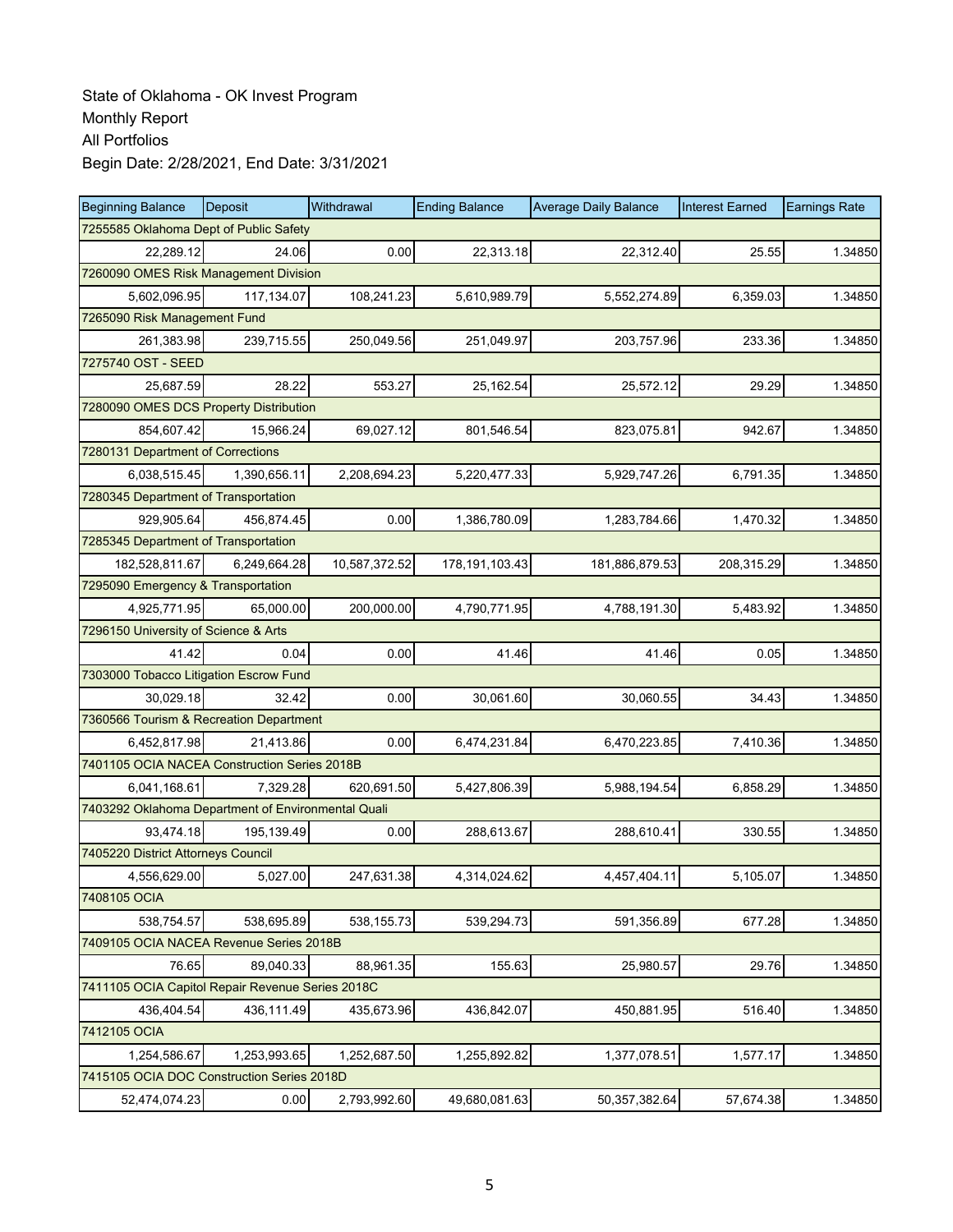| <b>Beginning Balance</b>              | <b>Deposit</b>                 | Withdrawal   | <b>Ending Balance</b> | <b>Average Daily Balance</b> | <b>Interest Earned</b> | <b>Earnings Rate</b> |  |  |  |  |
|---------------------------------------|--------------------------------|--------------|-----------------------|------------------------------|------------------------|----------------------|--|--|--|--|
|                                       | 7416000 OSF - Oil Overcharge   |              |                       |                              |                        |                      |  |  |  |  |
| 291,820.47                            | 315.04                         | 0.00         | 292,135.51            | 292,125.35                   | 334.57                 | 1.34850              |  |  |  |  |
| 7416105 OCIA DOC Revenue Series 2018D |                                |              |                       |                              |                        |                      |  |  |  |  |
| 751,762.47                            | 751,250.36                     | 750,467.71   | 752,545.12            | 825, 145.78                  | 945.04                 | 1.34850              |  |  |  |  |
|                                       | 7416160 Department of Commerce |              |                       |                              |                        |                      |  |  |  |  |
| 3,024,755.31                          | 7,821.63                       | 0.00         | 3,032,576.94          | 3,029,236.88                 | 3,469.39               | 1.34850              |  |  |  |  |
| 7419105 OCIA                          |                                |              |                       |                              |                        |                      |  |  |  |  |
| 696,041.09                            | 1,007,701.45                   | 1,006,764.59 | 696,977.95            | 895,283.97                   | 1,025.37               | 1.34850              |  |  |  |  |
| 7420105 OCIA                          |                                |              |                       |                              |                        |                      |  |  |  |  |
| 5,404,495.20                          | 5,834.59                       | 0.00         | 5,410,329.79          | 5,410,141.58                 | 6,196.24               | 1.34850              |  |  |  |  |
| 7424105 OCIA                          |                                |              |                       |                              |                        |                      |  |  |  |  |
| 96.88                                 | 211,276.51                     | 211,072.92   | 300.47                | 75,190.75                    | 86.12                  | 1.34850              |  |  |  |  |
| 7426000 OSF - Oil Overcharge          |                                |              |                       |                              |                        |                      |  |  |  |  |
| 2,438,309.11                          | 2,632.35                       | 0.00         | 2,440,941.46          | 2,440,856.55                 | 2,795.52               | 1.34850              |  |  |  |  |
| 7426160 Department of Commerce        |                                |              |                       |                              |                        |                      |  |  |  |  |
| 13,897,401.13                         | 29,862.17                      | 0.00         | 13,927,263.30         | 13,920,537.75                | 15,943.21              | 1.34850              |  |  |  |  |
| 7427105 OCIA-Revenue Series 2019B     |                                |              |                       |                              |                        |                      |  |  |  |  |
| 14,236,391.78                         | 15,368.68                      | 2,037,459.08 | 12,214,301.38         | 13,791,193.29                | 15,795.07              | 1.34850              |  |  |  |  |
| 7428105 OCIA Endowed Chairs Fund      |                                |              |                       |                              |                        |                      |  |  |  |  |
| 958,155.87                            | 958,051.54                     | 957,090.88   | 959,116.53            | 1,051,707.24                 | 1,204.52               | 1.34850              |  |  |  |  |
| 7430010 Oklahoma State University     |                                |              |                       |                              |                        |                      |  |  |  |  |
| 1,297,745.90                          | 3,781,498.90                   | 3,444,362.38 | 1,634,882.42          | 1,965,760.00                 | 2,251.39               | 1.34850              |  |  |  |  |
| 7430011 Oklahoma State University     |                                |              |                       |                              |                        |                      |  |  |  |  |
| 1,485,096.02                          | 2,465,532.39                   | 1,663,614.41 | 2,287,014.00          | 1,736,137.95                 | 1,988.40               | 1.34850              |  |  |  |  |
| 7430012 Oklahoma State University     |                                |              |                       |                              |                        |                      |  |  |  |  |
| 1,659,929.56                          | 1,001,809.35                   | 963,078.92   | 1,698,659.99          | 1,658,025.52                 | 1,898.94               | 1.34850              |  |  |  |  |
| 7430013 Oklahoma State University     |                                |              |                       |                              |                        |                      |  |  |  |  |
| 1,523,803.29                          | 1,426.51                       | 81,951.50    | 1,443,278.30          | 1,498,640.02                 | 1,716.39               | 1.34850              |  |  |  |  |
| 7430014 Oklahoma State University     |                                |              |                       |                              |                        |                      |  |  |  |  |
| 1,404,898.22                          | 501,590.89                     | 720,691.07   | 1,185,798.04          | 1,253,927.68                 | 1,436.13               | 1.34850              |  |  |  |  |
| 7430015 Oklahoma State University     |                                |              |                       |                              |                        |                      |  |  |  |  |
| 2,076,229.53                          | 2,409.78                       | 273,930.47   | 1,804,708.84          | 1,980,158.15                 | 2,267.88               | 1.34850              |  |  |  |  |
| 7430016 Oklahoma State University     |                                |              |                       |                              |                        |                      |  |  |  |  |
| 250,046.14                            | 269.94                         | 0.00         | 250,316.08            | 250,307.37                   | 286.68                 | 1.34850              |  |  |  |  |
| 7430100 Cameron University            |                                |              |                       |                              |                        |                      |  |  |  |  |
| 948,537.78                            | 111,830.15                     | 145,310.77   | 915,057.16            | 889,902.77                   | 1,019.21               | 1.34850              |  |  |  |  |
| 7430420 Langston University           |                                |              |                       |                              |                        |                      |  |  |  |  |
| 256,501.29                            | 1,471,771.87                   | 980,688.71   | 747,584.45            | 447,519.26                   | 512.54                 | 1.34850              |  |  |  |  |
| 7430461 Rogers State College          |                                |              |                       |                              |                        |                      |  |  |  |  |
| 1,332,948.12                          | 312,040.69                     | 219,495.41   | 1,425,493.40          | 1,245,897.29                 | 1,426.93               | 1.34850              |  |  |  |  |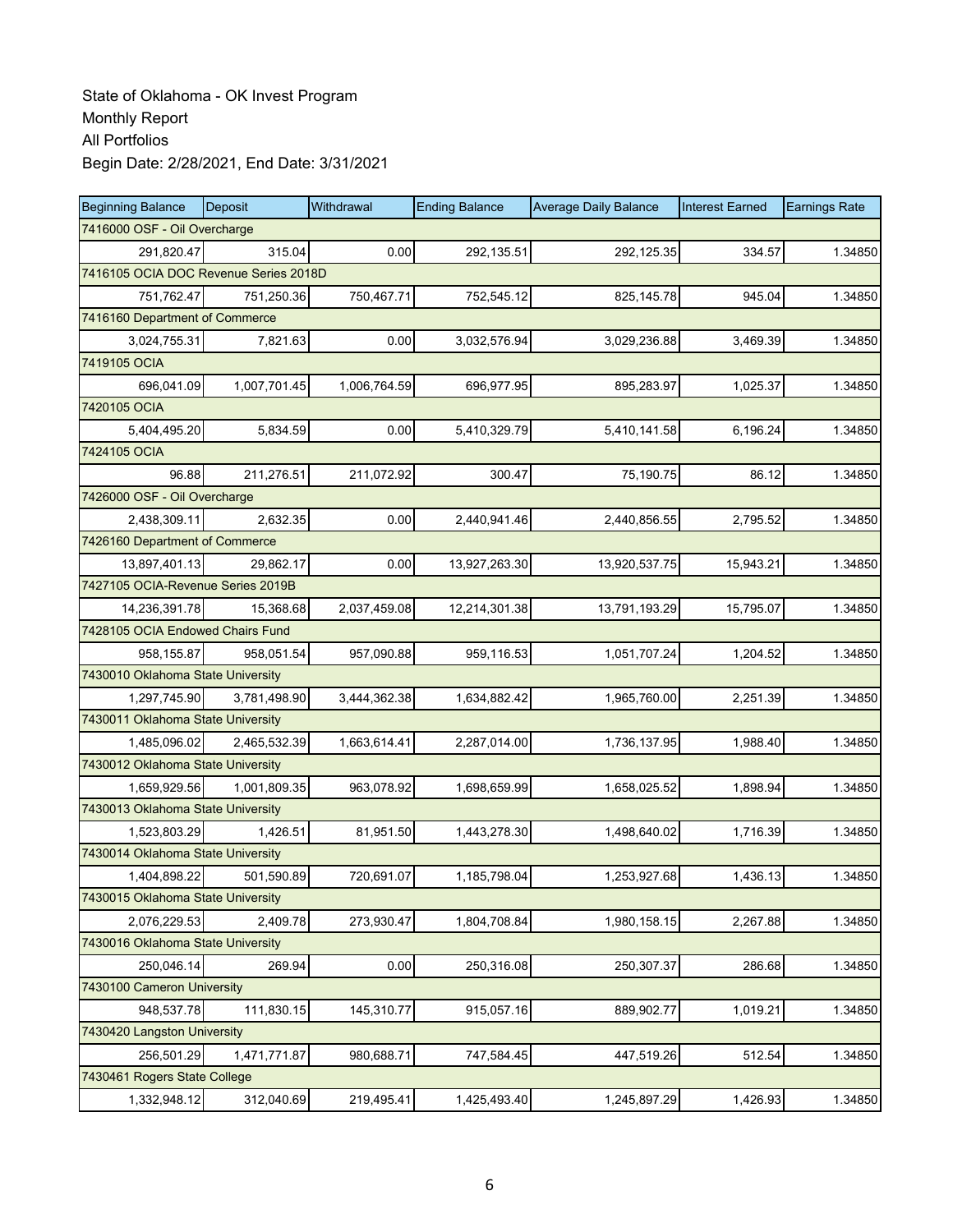| <b>Beginning Balance</b>                       | Deposit      | Withdrawal    | <b>Ending Balance</b> | <b>Average Daily Balance</b> | <b>Interest Earned</b> | <b>Earnings Rate</b> |  |  |  |
|------------------------------------------------|--------------|---------------|-----------------------|------------------------------|------------------------|----------------------|--|--|--|
| 7430505 Northwestern Oklahoma State University |              |               |                       |                              |                        |                      |  |  |  |
| 201,967.54                                     | 79,630.35    | 89,788.25     | 191,809.64            | 193,389.44                   | 221.49                 | 1.34850              |  |  |  |
| 7430530 Panhandle State University             |              |               |                       |                              |                        |                      |  |  |  |
| 14,096.52                                      | 44,699.41    | 55,974.06     | 2,821.87              | 9,383.90                     | 10.75                  | 1.34850              |  |  |  |
| 7430665 Southwestern Oklahoma State University |              |               |                       |                              |                        |                      |  |  |  |
| 1,708,421.03                                   | 96.85        | 138,455.77    | 1,570,062.11          | 1,651,661.59                 | 1,891.65               | 1.34850              |  |  |  |
| 7430760 University of Oklahoma                 |              |               |                       |                              |                        |                      |  |  |  |
| 35,713,448.53                                  | 6,637,139.16 | 12,781,050.77 | 29,569,536.92         | 35,568,427.28                | 40,736.57              | 1.34850              |  |  |  |
| 7430770 OUHSC                                  |              |               |                       |                              |                        |                      |  |  |  |
| 81,983,078.97                                  | 7,095,405.41 | 9,598,077.11  | 79,480,407.27         | 81,151,446.05                | 92,942.86              | 1.34850              |  |  |  |
| 7430773 Oklahoma State University              |              |               |                       |                              |                        |                      |  |  |  |
| 1,270,225.58                                   | 1,987,919.17 | 1,699,526.14  | 1,558,618.61          | 1,514,939.65                 | 1,735.06               | 1.34850              |  |  |  |
| 7434105 OCIA                                   |              |               |                       |                              |                        |                      |  |  |  |
| 69,862.65                                      | 186,850.36   | 188,908.34    | 67,804.67             | 119,976.42                   | 137.41                 | 1.34850              |  |  |  |
| 7436000 OSF - Oil Overcharge                   |              |               |                       |                              |                        |                      |  |  |  |
| 2,674.29                                       | 2.89         | 0.00          | 2,677.18              | 2,677.09                     | 3.07                   | 1.34850              |  |  |  |
| 7436105 OCIA                                   |              |               |                       |                              |                        |                      |  |  |  |
| 224,985.08                                     | 234.23       | 224,599.48    | 619.83                | 181,740.89                   | 208.15                 | 1.34850              |  |  |  |
| 7437105 OCIA                                   |              |               |                       |                              |                        |                      |  |  |  |
| 30,784,366.35                                  | 0.00         | 1,273,430.10  | 29,510,936.25         | 29,612,592.55                | 33,915.34              | 1.34850              |  |  |  |
| 7438105 OCIA                                   |              |               |                       |                              |                        |                      |  |  |  |
| 378,235.15                                     | 377,929.22   | 377,550.00    | 378,614.37            | 390,781.17                   | 447.56                 | 1.34850              |  |  |  |
| 7439105 2020A OCIA                             |              |               |                       |                              |                        |                      |  |  |  |
| 2,782,920.58                                   | 1,415,439.37 | 2,796,333.34  | 1,402,026.61          | 1,669,070.32                 | 1,911.59               | 1.34850              |  |  |  |
| 7442105 OCIA                                   |              |               |                       |                              |                        |                      |  |  |  |
| 1,148,054.68                                   | 1,147,512.86 | 1,146,317.62  | 1,149,249.92          | 1,260,145.33                 | 1,443.25               | 1.34850              |  |  |  |
| 7443105 OCIA                                   |              |               |                       |                              |                        |                      |  |  |  |
| 240,500.27                                     | 310,377.81   | 419,945.83    | 130,932.25            | 312,252.59                   | 357.62                 | 1.34850              |  |  |  |
| 7444105 OCIA 2017C Series                      |              |               |                       |                              |                        |                      |  |  |  |
| 0.00                                           | 132,483.08   | 132,483.08    | 0.00                  | 34,189.18                    | 39.16                  | 1.34850              |  |  |  |
| 7444835 Water Resources Board                  |              |               |                       |                              |                        |                      |  |  |  |
| 5,934,346.50                                   | 614.88       | 40,062.53     | 5,894,898.85          | 5,914,850.47                 | 6,774.29               | 1.34850              |  |  |  |
| 7445105 Oklahoma Capital Improvement           |              |               |                       |                              |                        |                      |  |  |  |
| 801,388.56                                     | 800,851.38   | 800,047.92    | 802,192.02            | 827,974.10                   | 948.28                 | 1.34850              |  |  |  |
| 7445835 Water Resources Board                  |              |               |                       |                              |                        |                      |  |  |  |
| 2,826,527.01                                   | 3,794.93     | 115,806.16    | 2,714,515.78          | 2,775,454.99                 | 3,178.73               | 1.34850              |  |  |  |
| 7447105 OCIA                                   |              |               |                       |                              |                        |                      |  |  |  |
| 64,592.62                                      | 242,525.09   | 242,300.00    | 64,817.71             | 131,005.61                   | 150.04                 | 1.34850              |  |  |  |
| 7450105 OCIA Series 2020B                      |              |               |                       |                              |                        |                      |  |  |  |
| 986,950.18                                     | 986,513.30   | 985,485.79    | 987,977.69            | 1,083,314.14                 | 1,240.72               | 1.34850              |  |  |  |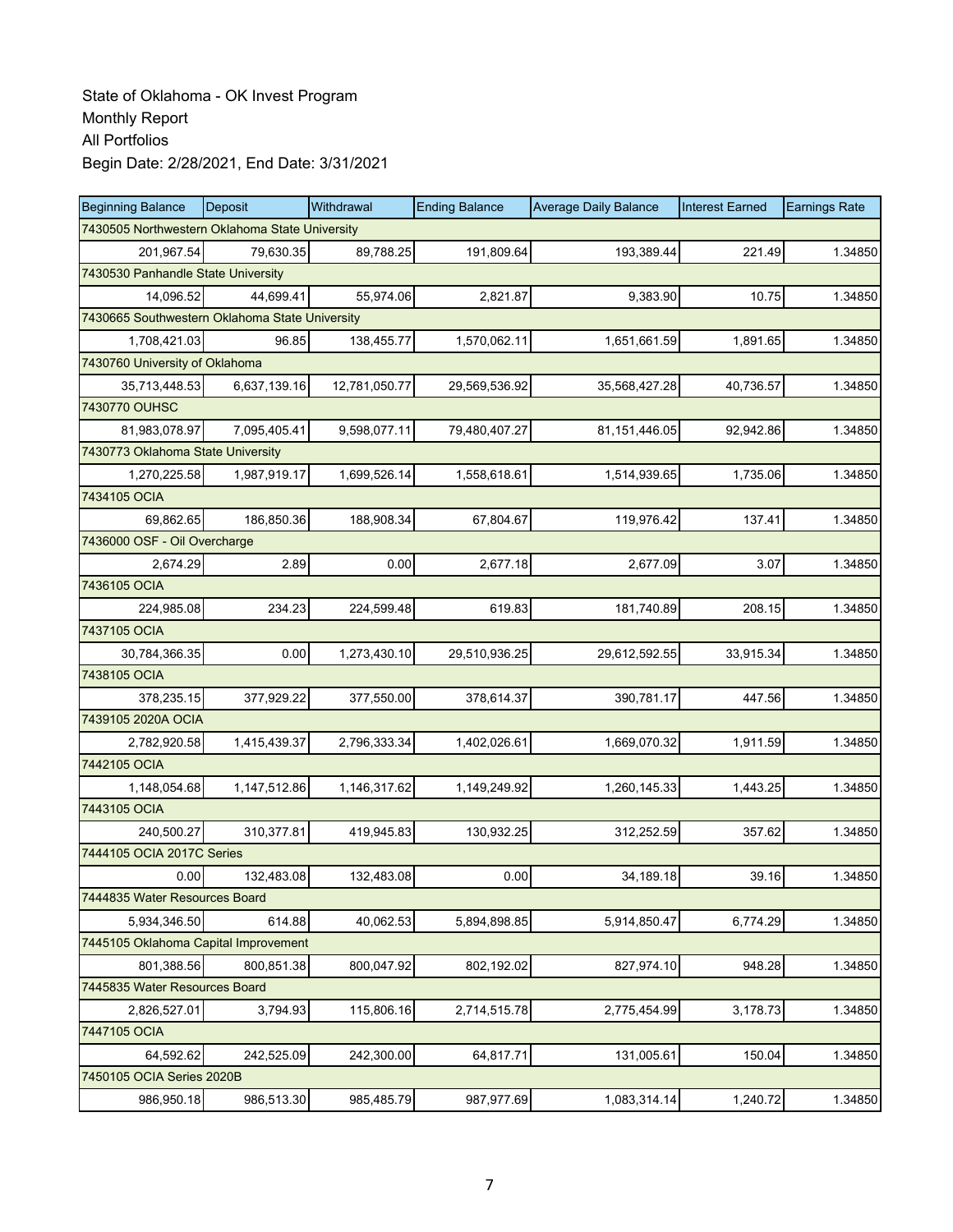| <b>Beginning Balance</b>                 | Deposit      | Withdrawal    | <b>Ending Balance</b> | <b>Average Daily Balance</b> | <b>Interest Earned</b> | <b>Earnings Rate</b> |  |  |
|------------------------------------------|--------------|---------------|-----------------------|------------------------------|------------------------|----------------------|--|--|
| 7451105 OCIA Series 2020B                |              |               |                       |                              |                        |                      |  |  |
| 200,602,671.13                           | 216,566.73   | 0.00          | 200,819,237.86        | 200,812,251.84               | 229,990.55             | 1.34850              |  |  |
| 7452105 OCIA Series 2020D                |              |               |                       |                              |                        |                      |  |  |
| 20.56                                    | 84,389.63    | 84,324.58     | 85.61                 | 59,926.76                    | 68.63                  | 1.34850              |  |  |
| 7453105 OCIA Series 2020D                |              |               |                       |                              |                        |                      |  |  |
| 15,508,031.73                            | 16,752.86    | 30,883.00     | 15,493,901.59         | 15,503,323.43                | 17,755.98              | 1.34850              |  |  |
| 7454105 OCIA Series 2020E                |              |               |                       |                              |                        |                      |  |  |
| 153.14                                   | 538,421.84   | 269,133.01    | 269,441.97            | 208,664.97                   | 238.98                 | 1.34850              |  |  |
| 7455105 OCIA                             |              |               |                       |                              |                        |                      |  |  |
| 353,111.51                               | 352,888.46   | 352,520.84    | 353,479.13            | 364,838.91                   | 417.85                 | 1.34850              |  |  |
| 7455160 Department of Commerce           |              |               |                       |                              |                        |                      |  |  |
| 357,597.03                               | 57,034.27    | 41.94         | 414,589.36            | 386,299.22                   | 442.43                 | 1.34850              |  |  |
| 7456105 OCIA Series 2020E                |              |               |                       |                              |                        |                      |  |  |
| 48,641,481.10                            | 52,514.67    | 2,829,837.61  | 45,864,158.16         | 47, 140, 455. 32             | 53,990.03              | 1.34850              |  |  |
| 7458105 OCIA Series 2020C                |              |               |                       |                              |                        |                      |  |  |
| 92,097.37                                | 92,065.18    | 91,965.75     | 92,196.80             | 101,093.50                   | 115.78                 | 1.34850              |  |  |
| 7460100 Cameron University               |              |               |                       |                              |                        |                      |  |  |
| 1,351,365.77                             | 1,459.13     | 30,294.39     | 1,322,530.51          | 1,339,503.73                 | 1,534.14               | 1.34850              |  |  |
| 7460760 University of Oklahoma           |              |               |                       |                              |                        |                      |  |  |
| 168,927.57                               | 182.37       | 0.00          | 169,109.94            | 169,104.06                   | 193.68                 | 1.34850              |  |  |
| 7462105 OK Capital Improvement Authority |              |               |                       |                              |                        |                      |  |  |
| 8.27                                     | 2,445,874.99 | 2,038,229.15  | 407,654.11            | 973,098.33                   | 1,114.49               | 1.34850              |  |  |
| 7464105 OCIA                             |              |               |                       |                              |                        |                      |  |  |
| 11,851,226.14                            | 12,847.22    | 2,218,754.65  | 9,645,318.71          | 9,933,239.49                 | 11,376.55              | 1.34850              |  |  |
| 7470010 Oklahoma State University        |              |               |                       |                              |                        |                      |  |  |
| 1,662,535.81                             | 1,794.84     | 150.00        | 1,664,180.65          | 1,664,200.17                 | 1,906.01               | 1.34850              |  |  |
| 7471835 Water Resources Board            |              |               |                       |                              |                        |                      |  |  |
| 963,064.21                               | 8,109.88     | 0.00          | 971,174.09            | 967,532.47                   | 1,108.12               | 1.34850              |  |  |
| 7472835 Water Resources Board            |              |               |                       |                              |                        |                      |  |  |
| 100,947,181.90                           | 108,980.66   | 0.00          | 101,056,162.56        | 101,052,647.05               | 115,735.74             | 1.34850              |  |  |
| 7473835 Water Resources Board            |              |               |                       |                              |                        |                      |  |  |
| 79,968,705.59                            | 0.00         | 7,680,762.03  | 72,287,943.56         | 75,316,424.37                | 86,260.00              | 1.34850              |  |  |
| 7475750 Tulsa Community College          |              |               |                       |                              |                        |                      |  |  |
| 5,999.89                                 | 6.48         | 0.00          | 6,006.37              | 6,006.16                     | 6.88                   | 1.34850              |  |  |
| 7476760 University of Oklahoma           |              |               |                       |                              |                        |                      |  |  |
| 87,726,530.97                            | 94,708.67    | 75,979,718.38 | 11,841,521.26         | 80,465,308.55                | 92,157.03              | 1.34850              |  |  |
| 7479010 Oklahoma State University        |              |               |                       |                              |                        |                      |  |  |
| 19,013,115.09                            | 20,590.25    | 995,956.60    | 18,037,748.74         | 18,734,128.71                | 21,456.22              | 1.34850              |  |  |
| 7481633 Oklahoma City Community College  |              |               |                       |                              |                        |                      |  |  |
| 0.03                                     | 0.00         | 0.00          | 0.03                  | 0.03                         | 0.00                   | 1.34850              |  |  |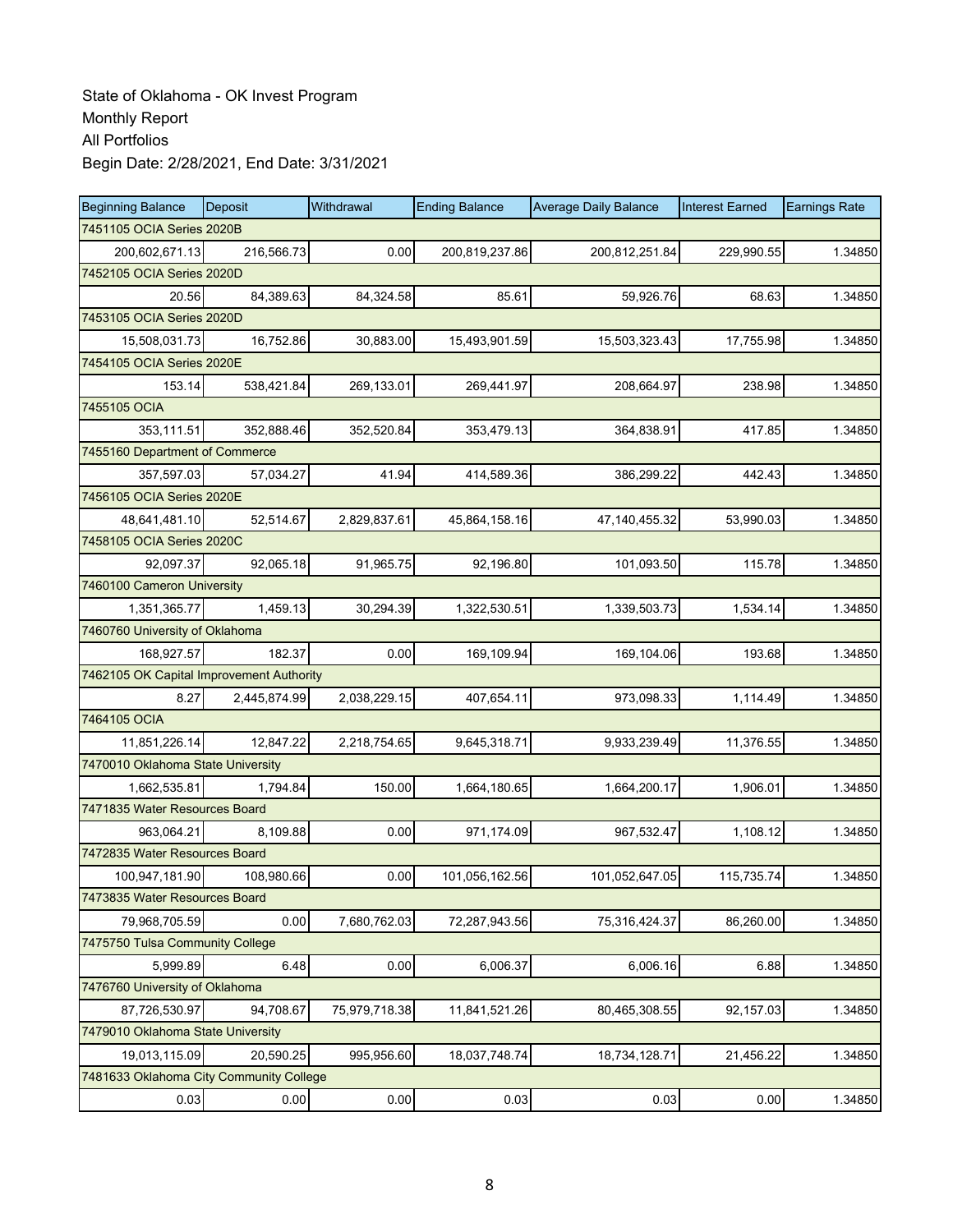| <b>Beginning Balance</b>                 | Deposit    | Withdrawal | <b>Ending Balance</b> | <b>Average Daily Balance</b> | <b>Interest Earned</b> | <b>Earnings Rate</b> |  |  |  |
|------------------------------------------|------------|------------|-----------------------|------------------------------|------------------------|----------------------|--|--|--|
| 7482105 OCIA                             |            |            |                       |                              |                        |                      |  |  |  |
| 11,686.02                                | 12.62      | 11,671.32  | 27.32                 | 2,662.37                     | 3.05                   | 1.34850              |  |  |  |
| 7483633 OCCC 2010 Bond                   |            |            |                       |                              |                        |                      |  |  |  |
| 0.06                                     | 0.00       | 0.00       | 0.06                  | 0.06                         | 0.00                   | 1.34850              |  |  |  |
| 7485010 Oklahoma State University        |            |            |                       |                              |                        |                      |  |  |  |
| 323,232.64                               | 349.40     | 6,812.27   | 316,769.77            | 319,248.27                   | 365.64                 | 1.34850              |  |  |  |
| 7486010 Oklahoma State University        |            |            |                       |                              |                        |                      |  |  |  |
| 1,229.82                                 | 1.33       | 150.00     | 1,081.15              | 1,158.53                     | 1.33                   | 1.34850              |  |  |  |
| 7487010 Oklahoma State University        |            |            |                       |                              |                        |                      |  |  |  |
| 603,901.25                               | 666.90     | 23,211.15  | 581,357.00            | 593,315.44                   | 679.52                 | 1.34850              |  |  |  |
| 7488010 Oklahoma State University        |            |            |                       |                              |                        |                      |  |  |  |
| 945,318.45                               | 1,020.54   | 0.00       | 946,338.99            | 946,306.07                   | 1,083.81               | 1.34850              |  |  |  |
| 7488105 OCIA                             |            |            |                       |                              |                        |                      |  |  |  |
| 13,608.58                                | 19,153.80  | 19,135.68  | 13,626.70             | 18,163.35                    | 20.80                  | 1.34850              |  |  |  |
| 7489105 OCIA                             |            |            |                       |                              |                        |                      |  |  |  |
| 3,895.65                                 | 4.21       | 3,899.86   | 0.00                  | 886.94                       | 1.02                   | 1.34850              |  |  |  |
| 7490010Oklahoma State University         |            |            |                       |                              |                        |                      |  |  |  |
| 47,787.23                                | 51.59      | 0.00       | 47,838.82             | 47,837.16                    | 54.79                  | 1.34850              |  |  |  |
| 7490013Oklahoma State University         |            |            |                       |                              |                        |                      |  |  |  |
| 21,675.99                                | 23.40      | 0.00       | 21,699.39             | 21,698.64                    | 24.85                  | 1.34850              |  |  |  |
| 7490015Oklahoma State University         |            |            |                       |                              |                        |                      |  |  |  |
| 50,797.07                                | 54.84      | 0.00       | 50,851.91             | 50,850.14                    | 58.24                  | 1.34850              |  |  |  |
| 7490270 Oklahoma State Election Board    |            |            |                       |                              |                        |                      |  |  |  |
| 1,532,968.29                             | 1,661.09   | 0.00       | 1,534,629.38          | 1,534,575.80                 | 1,757.55               | 1.34850              |  |  |  |
| 7490760 University of Oklahoma           |            |            |                       |                              |                        |                      |  |  |  |
| 997,447.79                               | 1,086.28   | 15,229.24  | 983,304.83            | 995,073.09                   | 1,139.66               | 1.34850              |  |  |  |
| 7490773Oklahoma State University         |            |            |                       |                              |                        |                      |  |  |  |
| 124,879.39                               | 39,711.96  | 107,503.11 | 57,088.24             | 93,046.26                    | 106.57                 | 1.34850              |  |  |  |
| 7491220 District Attorneys Council       |            |            |                       |                              |                        |                      |  |  |  |
| 4,678,140.19                             | 5,059.97   | 309,798.43 | 4,373,401.73          | 4,428,655.02                 | 5,072.14               | 1.34850              |  |  |  |
| 7510410 Commissioners of the Land Office |            |            |                       |                              |                        |                      |  |  |  |
| 799,693.52                               | 0.00       | 0.00       | 799,693.52            | 799,693.52                   | 915.89                 | 1.34850              |  |  |  |
| 7511410 Commissioners of the Land Office |            |            |                       |                              |                        |                      |  |  |  |
| 2,014,116.28                             | 0.00       | 647,767.79 | 1,366,348.49          | 1,728,065.13                 | 1,979.16               | 1.34850              |  |  |  |
| 7519410 Commissioners of the Land Office |            |            |                       |                              |                        |                      |  |  |  |
| 0.01                                     | 0.00       | 0.00       | 0.01                  | 0.01                         | 0.00                   | 1.34850              |  |  |  |
| 7600010 Oklahoma State University        |            |            |                       |                              |                        |                      |  |  |  |
| 5,286,357.54                             | 580,305.33 | 258,072.83 | 5,608,590.04          | 5,255,365.82                 | 6,018.98               | 1.34850              |  |  |  |
| 7600100 Cameron University               |            |            |                       |                              |                        |                      |  |  |  |
| 730,975.96                               | 71,727.89  | 77,025.98  | 725,677.87            | 695,543.38                   | 796.61                 | 1.34850              |  |  |  |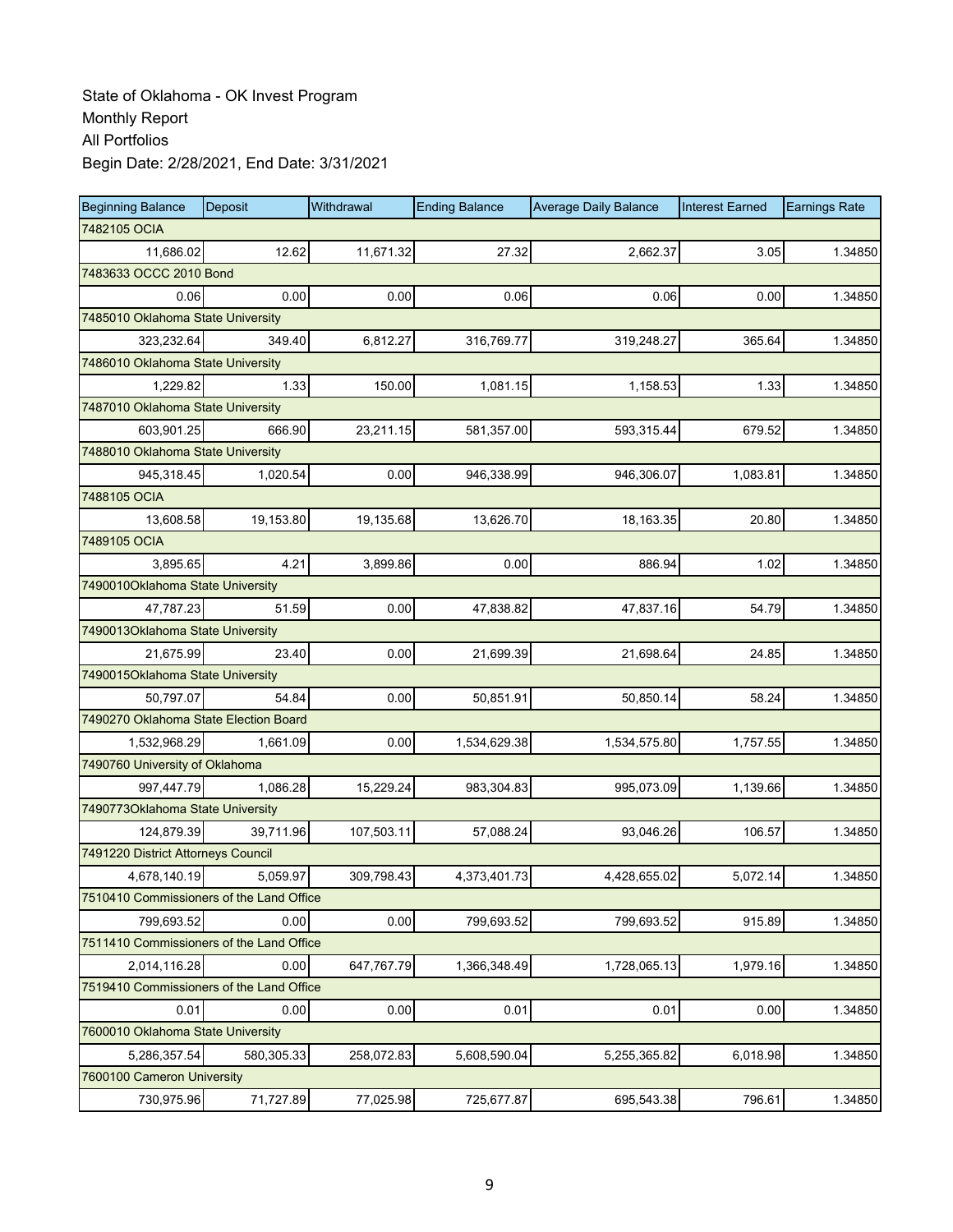| <b>Beginning Balance</b>                       | <b>Deposit</b>                         | Withdrawal | <b>Ending Balance</b> | <b>Average Daily Balance</b> | <b>Interest Earned</b> | <b>Earnings Rate</b> |  |  |  |
|------------------------------------------------|----------------------------------------|------------|-----------------------|------------------------------|------------------------|----------------------|--|--|--|
|                                                | 7600120 University of Central Oklahoma |            |                       |                              |                        |                      |  |  |  |
| 3,086,805.85                                   | 74,267.73                              | 24,743.19  | 3,136,330.39          | 3,084,459.55                 | 3,532.64               | 1.34850              |  |  |  |
| 7600150 University of Science & Arts           |                                        |            |                       |                              |                        |                      |  |  |  |
| 593,238.65                                     | 71,601.15                              | 70,535.36  | 594,304.44            | 564,384.15                   | 646.39                 | 1.34850              |  |  |  |
| 7600230 East Central University                |                                        |            |                       |                              |                        |                      |  |  |  |
| 1,450,939.69                                   | 72,609.04                              | 25,245.61  | 1,498,303.12          | 1,460,544.98                 | 1,672.76               | 1.34850              |  |  |  |
| 7600420 Langston University                    |                                        |            |                       |                              |                        |                      |  |  |  |
| 2,518,914.77                                   | 66,559.26                              | 33,005.50  | 2,552,468.53          | 2,511,438.23                 | 2,876.35               | 1.34850              |  |  |  |
| 7600485 Northeastern State University          |                                        |            |                       |                              |                        |                      |  |  |  |
| 2,485,839.03                                   | 68,587.00                              | 45,713.23  | 2,508,712.80          | 2,466,422.69                 | 2,824.80               | 1.34850              |  |  |  |
| 7600490 Northern Oklahoma College              |                                        |            |                       |                              |                        |                      |  |  |  |
| 1,078,196.51                                   | 65,080.02                              | 90,510.54  | 1,052,765.99          | 1,004,751.30                 | 1,150.74               | 1.34850              |  |  |  |
| 7600505 Northwestern Oklahoma State University |                                        |            |                       |                              |                        |                      |  |  |  |
| 2,132,156.27                                   | 73,239.79                              | 5,217.69   | 2,200,178.37          | 2,148,177.65                 | 2,460.31               | 1.34850              |  |  |  |
| 7600530 Panhandle State University             |                                        |            |                       |                              |                        |                      |  |  |  |
| 169,481.55                                     | 71,129.65                              | 42,642.84  | 197,968.36            | 145,757.23                   | 166.94                 | 1.34850              |  |  |  |
| 7600660 Southeastern Oklahoma State Unversity  |                                        |            |                       |                              |                        |                      |  |  |  |
| 109,154.81                                     | 86.71                                  | 6,948.99   | 102,292.53            | 107,669.60                   | 123.31                 | 1.34850              |  |  |  |
| 7600665 Southwestern Oklahoma State University |                                        |            |                       |                              |                        |                      |  |  |  |
| 2,090,507.88                                   | 73,202.45                              | 100,492.72 | 2,063,217.61          | 2,038,385.43                 | 2,334.57               | 1.34850              |  |  |  |
| 7600760 University of Oklahoma                 |                                        |            |                       |                              |                        |                      |  |  |  |
| 3,427,129.67                                   | 578,260.73                             | 0.00       | 4,005,390.40          | 3,560,128.38                 | 4,077.42               | 1.34850              |  |  |  |
| 7650010 Oklahoma State University              |                                        |            |                       |                              |                        |                      |  |  |  |
| 3,265,319.91                                   | 116,549.62                             | 268,491.98 | 3,113,377.55          | 3,052,583.20                 | 3,496.13               | 1.34850              |  |  |  |
| 7650100 Cameron University                     |                                        |            |                       |                              |                        |                      |  |  |  |
| 814,083.92                                     | 21,934.60                              | 0.00       | 836,018.52            | 819,666.50                   | 938.77                 | 1.34850              |  |  |  |
| 7650120 University of Central Oklahoma         |                                        |            |                       |                              |                        |                      |  |  |  |
| 1,635,755.93                                   | 22.821.66                              | 0.00       | 1,658,577.59          | 1,642,196.96                 | 1,880.81               | 1.34850              |  |  |  |
| 7650150 University of Science & Arts           |                                        |            |                       |                              |                        |                      |  |  |  |
| 433,404.87                                     | 15,109.84                              | 15,983.80  | 432,530.91            | 431,992.98                   | 494.76                 | 1.34850              |  |  |  |
| 7650230 East Central University                |                                        |            |                       |                              |                        |                      |  |  |  |
| 1,291,381.08                                   | 22,558.98                              | 38,774.50  | 1,275,165.56          | 1,268,390.46                 | 1,452.69               | 1.34850              |  |  |  |
| 7650420 Langston University                    |                                        |            |                       |                              |                        |                      |  |  |  |
| 1,244,207.87                                   | 166,313.72                             | 162,537.85 | 1,247,983.74          | 1,168,033.86                 | 1,337.75               | 1.34850              |  |  |  |
| 7650485 Northeastern State University          |                                        |            |                       |                              |                        |                      |  |  |  |
| 884,879.84                                     | 22,012.19                              | 2,325.00   | 904,567.03            | 888,962.51                   | 1,018.13               | 1.34850              |  |  |  |
| 7650490 Northern Oklahoma College              |                                        |            |                       |                              |                        |                      |  |  |  |
| 1,614,316.13                                   | 165,333.33                             | 209,779.47 | 1,569,869.99          | 1,559,938.82                 | 1,786.60               | 1.34850              |  |  |  |
| 7650505 Northwestern Oklahoma State University |                                        |            |                       |                              |                        |                      |  |  |  |
| 695,608.99                                     | 21,806.70                              | 0.00       | 717,415.69            | 701,067.80                   | 802.93                 | 1.34850              |  |  |  |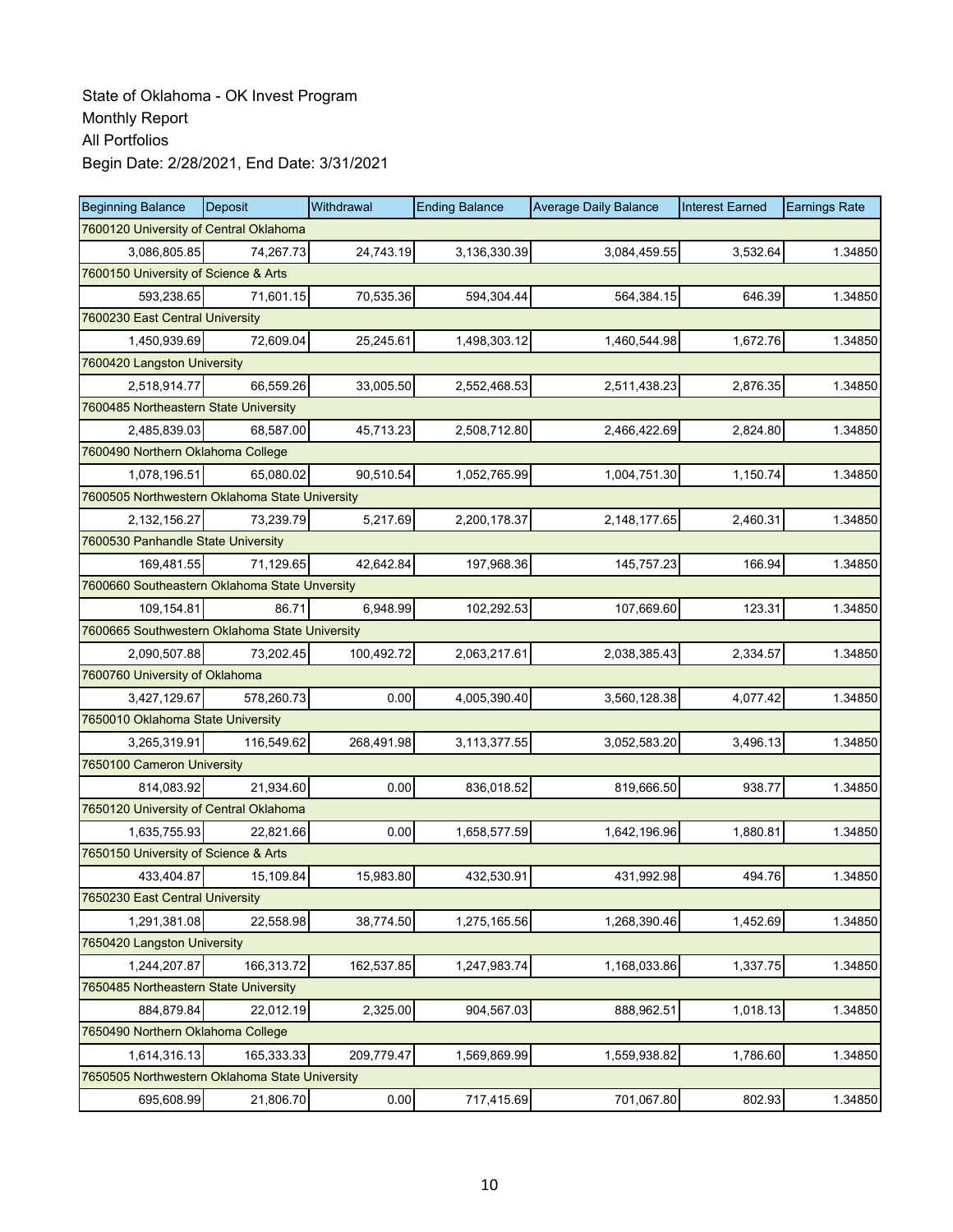| <b>Beginning Balance</b>                       | <b>Deposit</b> | Withdrawal    | <b>Ending Balance</b> | <b>Average Daily Balance</b> | <b>Interest Earned</b> | <b>Earnings Rate</b> |  |  |  |
|------------------------------------------------|----------------|---------------|-----------------------|------------------------------|------------------------|----------------------|--|--|--|
| 7650530 Panhandle State University             |                |               |                       |                              |                        |                      |  |  |  |
| 137,657.96                                     | 21,209.53      | 123,849.05    | 35,018.44             | 95,945.00                    | 109.89                 | 1.34850              |  |  |  |
| 7650660 Southeastern Oklahoma State Unversity  |                |               |                       |                              |                        |                      |  |  |  |
| 40,989.99                                      | 38.04          | 10,352.83     | 30,675.20             | 38,689.07                    | 44.31                  | 1.34850              |  |  |  |
| 7650665 Southwestern Oklahoma State University |                |               |                       |                              |                        |                      |  |  |  |
| 677,711.54                                     | 21,792.73      | 100,980.03    | 598,524.24            | 617,722.76                   | 707.48                 | 1.34850              |  |  |  |
| 7650760 University of Oklahoma                 |                |               |                       |                              |                        |                      |  |  |  |
| 3,261,106.06                                   | 222,907.53     | 0.00          | 3,484,013.59          | 3,313,821.28                 | 3,795.32               | 1.34850              |  |  |  |
| 7700040 Department of Agriculture              |                |               |                       |                              |                        |                      |  |  |  |
| 11,070,388.64                                  | 28,011.38      | 0.00          | 11,098,400.02         | 11,091,000.30                | 12,702.54              | 1.34850              |  |  |  |
| 7700041 Western Oklahoma State College         |                |               |                       |                              |                        |                      |  |  |  |
| 585,778.79                                     | 912,889.46     | 1,172,052.48  | 326,615.77            | 632,340.27                   | 724.22                 | 1.34850              |  |  |  |
| 7700131 Department of Corrections              |                |               |                       |                              |                        |                      |  |  |  |
| 21,475,807.92                                  | 2,013,636.34   | 2,547,935.68  | 20,941,508.58         | 20,338,923.91                | 23,294.20              | 1.34850              |  |  |  |
| 7700240 Eastern Oklahoma State College         |                |               |                       |                              |                        |                      |  |  |  |
| 2,626,391.07                                   | 1,133,877.95   | 2,114,614.50  | 1,645,654.52          | 1,567,197.88                 | 1,794.91               | 1.34850              |  |  |  |
| 7700340 State Health Department                |                |               |                       |                              |                        |                      |  |  |  |
| 1,113,409.07                                   | 1,672,341.75   | 2,576,631.58  | 209,119.24            | 659,151.08                   | 754.93                 | 1.34850              |  |  |  |
| 7700461 Rogers State College                   |                |               |                       |                              |                        |                      |  |  |  |
| 7,502,781.28                                   | 2,205,308.72   | 1,310,051.59  | 8,398,038.41          | 8,137,523.33                 | 9,319.92               | 1.34850              |  |  |  |
| 7700490 Northern Oklahoma College              |                |               |                       |                              |                        |                      |  |  |  |
| 1,100,806.22                                   | 1,764,007.28   | 1,869,244.67  | 995,568.83            | 913,217.92                   | 1,045.91               | 1.34850              |  |  |  |
| 7700606 Ardmore Higher Education Center        |                |               |                       |                              |                        |                      |  |  |  |
| 196,703.39                                     | 213.68         | 2,973.81      | 193,943.26            | 195,338.52                   | 223.72                 | 1.34850              |  |  |  |
| 7700633 Oklahoma City Community College        |                |               |                       |                              |                        |                      |  |  |  |
| 10,928,477.04                                  | 2,296,851.96   | 1,353,824.16  | 11,871,504.84         | 10,527,006.21                | 12,056.59              | 1.34850              |  |  |  |
| 7700660 Southeastern Oklahoma State University |                |               |                       |                              |                        |                      |  |  |  |
| 4,913,400.41                                   | 11,594,371.94  | 5,741,471.66  | 10,766,300.69         | 11,146,646.35                | 12,766.27              | 1.34850              |  |  |  |
| 7700760 University of Oklahoma                 |                |               |                       |                              |                        |                      |  |  |  |
| 131, 167, 311.01                               | 21,897,068.65  | 30,295,885.19 | 122,768,494.47        | 127,553,173.51               | 146,086.82             | 1.34850              |  |  |  |
| 7700830 Department of Human Services           |                |               |                       |                              |                        |                      |  |  |  |
| 1,150,237.63                                   | 318,139.72     | 378,072.02    | 1,090,305.33          | 1,191,623.81                 | 1,364.77               | 1.34850              |  |  |  |
| 7701010 Oklahoma State University              |                |               |                       |                              |                        |                      |  |  |  |
| 5,431,899.29                                   | 29,244,544.55  | 27,818,664.11 | 6,857,779.73          | 5,322,171.56                 | 6,095.49               | 1.34850              |  |  |  |
| 7701150 University of Science & Arts           |                |               |                       |                              |                        |                      |  |  |  |
| 3,468,076.33                                   | 132,302.77     | 727,647.04    | 2,872,732.06          | 3,180,574.29                 | 3,642.72               | 1.34850              |  |  |  |
| 7701165 Connors State College                  |                |               |                       |                              |                        |                      |  |  |  |
| 623,999.24                                     | 300,579.59     | 263,506.87    | 661,071.96            | 724,798.74                   | 830.11                 | 1.34850              |  |  |  |
| 7701400 Office of Juvenile Affairs             |                |               |                       |                              |                        |                      |  |  |  |
| 10,747.12                                      | 3,970.61       | 5,352.75      | 9,364.98              | 9,170.29                     | 10.50                  | 1.34850              |  |  |  |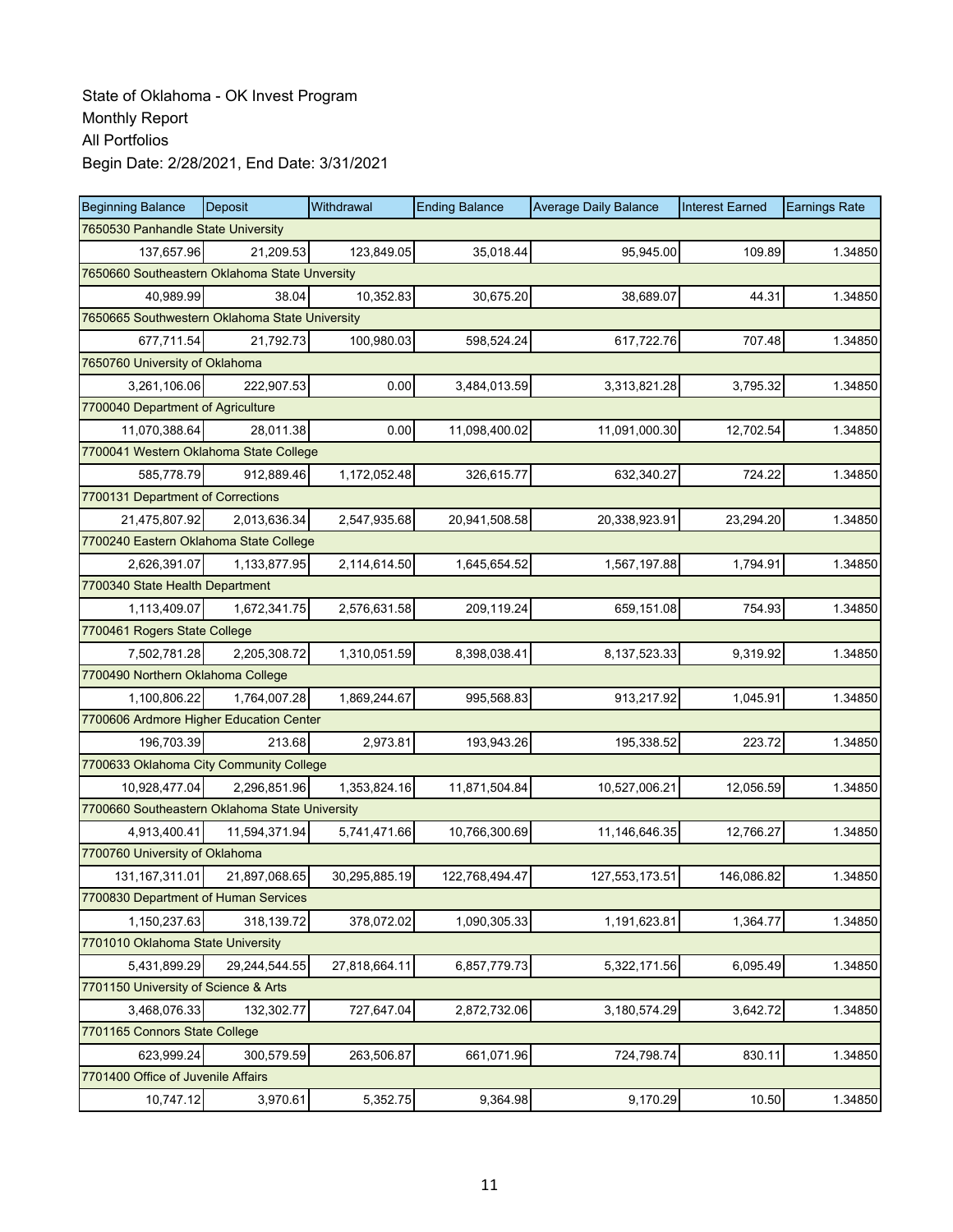| <b>Beginning Balance</b>                       | Deposit       | Withdrawal    | <b>Ending Balance</b> | <b>Average Daily Balance</b> | <b>Interest Earned</b> | <b>Earnings Rate</b> |
|------------------------------------------------|---------------|---------------|-----------------------|------------------------------|------------------------|----------------------|
| 7701480 Northeasten Oklahoma A&M College       |               |               |                       |                              |                        |                      |
| 434,461.73                                     | 382,772.36    | 707,431.93    | 109,802.16            | 136,869.67                   | 156.76                 | 1.34850              |
| 7701530 Panhandle State University             |               |               |                       |                              |                        |                      |
| 91,895.12                                      | 390,550.40    | 389,373.86    | 93,071.66             | 124,974.05                   | 143.13                 | 1.34850              |
| 7701605 Regents for Higher Education           |               |               |                       |                              |                        |                      |
| 31,727,107.67                                  | 544,060.42    | 470,331.48    | 31,800,836.61         | 31,633,492.86                | 36,229.88              | 1.34850              |
| 7701650 Department of Veteran Affairs          |               |               |                       |                              |                        |                      |
| 769,098.47                                     | 105,331.65    | 165,897.38    | 708,532.74            | 746,753.31                   | 855.26                 | 1.34850              |
| 7701770 OUHSC                                  |               |               |                       |                              |                        |                      |
| 516,594,721.88                                 | 63,523,795.56 | 60,773,181.38 | 519,345,336.06        | 510,093,355.20               | 584,210.62             | 1.34850              |
| 7701805 Department of Rehabilitation Services  |               |               |                       |                              |                        |                      |
| 162,651.84                                     | 10,514.07     | 3,446.59      | 169,719.32            | 163,831.19                   | 187.64                 | 1.34850              |
| 7701865 Workers Compensation Commission        |               |               |                       |                              |                        |                      |
| 5,827,141.40                                   | 6,567.82      | 6,356.31      | 5,827,352.91          | 5,829,146.54                 | 6,676.13               | 1.34850              |
| 7702120 University of Central Oklahoma         |               |               |                       |                              |                        |                      |
| 15,237,004.61                                  | 2,628,074.85  | 2,736,560.36  | 15,128,519.10         | 13,776,264.70                | 15,777.97              | 1.34850              |
| 7702650 Department of Veteran Affairs          |               |               |                       |                              |                        |                      |
| 525,713.44                                     | 84,653.25     | 213,207.24    | 397,159.45            | 485,304.11                   | 555.82                 | 1.34850              |
| 7703650 Department of Veteran Affairs          |               |               |                       |                              |                        |                      |
| 560,011.67                                     | 115,324.28    | 155,526.35    | 519,809.60            | 554,773.84                   | 635.38                 | 1.34850              |
| 7704120 University of Central Oklahoma         |               |               |                       |                              |                        |                      |
| 1,060,607.82                                   | 600,530.31    | 847,535.23    | 813,602.90            | 772,797.08                   | 885.09                 | 1.34850              |
| 7704650 Department of Veteran Affairs          |               |               |                       |                              |                        |                      |
| 558,420.78                                     | 111,635.76    | 133,751.77    | 536,304.77            | 550,274.03                   | 630.23                 | 1.34850              |
| 7704865 Workers Compensation Commission        |               |               |                       |                              |                        |                      |
| 24,955.37                                      | 26.05         | 0.00          | 24,981.42             | 24,980.58                    | 28.61                  | 1.34850              |
| 7705505 Northwestern Oklahoma State University |               |               |                       |                              |                        |                      |
| 1,037,129.20                                   | 1,105,568.60  | 403,760.56    | 1,738,937.24          | 1,005,441.72                 | 1,151.53               | 1.34850              |
| 7705650 Department of Veteran Affairs          |               |               |                       |                              |                        |                      |
| 816,133.63                                     | 122,239.17    | 413,977.78    | 524,395.02            | 657,969.81                   | 753.57                 | 1.34850              |
| 7705675 Self Insurance Guaranty Fund           |               |               |                       |                              |                        |                      |
| 2,480,587.18                                   | 3,269.24      | 10,406.93     | 2,473,449.49          | 2,475,263.04                 | 2,834.92               | 1.34850              |
| 7705865 Workers Compensation Commission        |               |               |                       |                              |                        |                      |
| 42,771.50                                      | 46.18         | 0.00          | 42,817.68             | 42,816.19                    | 49.04                  | 1.34850              |
| 7706452 CMHC, Rep payee account                |               |               |                       |                              |                        |                      |
| 8,404.18                                       | 9.07          | 0.00          | 8,413.25              | 8,412.96                     | 9.64                   | 1.34850              |
| 7706650 Department of Veteran Affairs          |               |               |                       |                              |                        |                      |
| 161,247.03                                     | 45,044.76     | 94,663.60     | 111,628.19            | 119,408.54                   | 136.76                 | 1.34850              |
| 7706750 Tulsa Community College                |               |               |                       |                              |                        |                      |
| 210,929.28                                     | 1,090,908.29  | 373,773.38    | 928,064.19            | 847,780.79                   | 970.96                 | 1.34850              |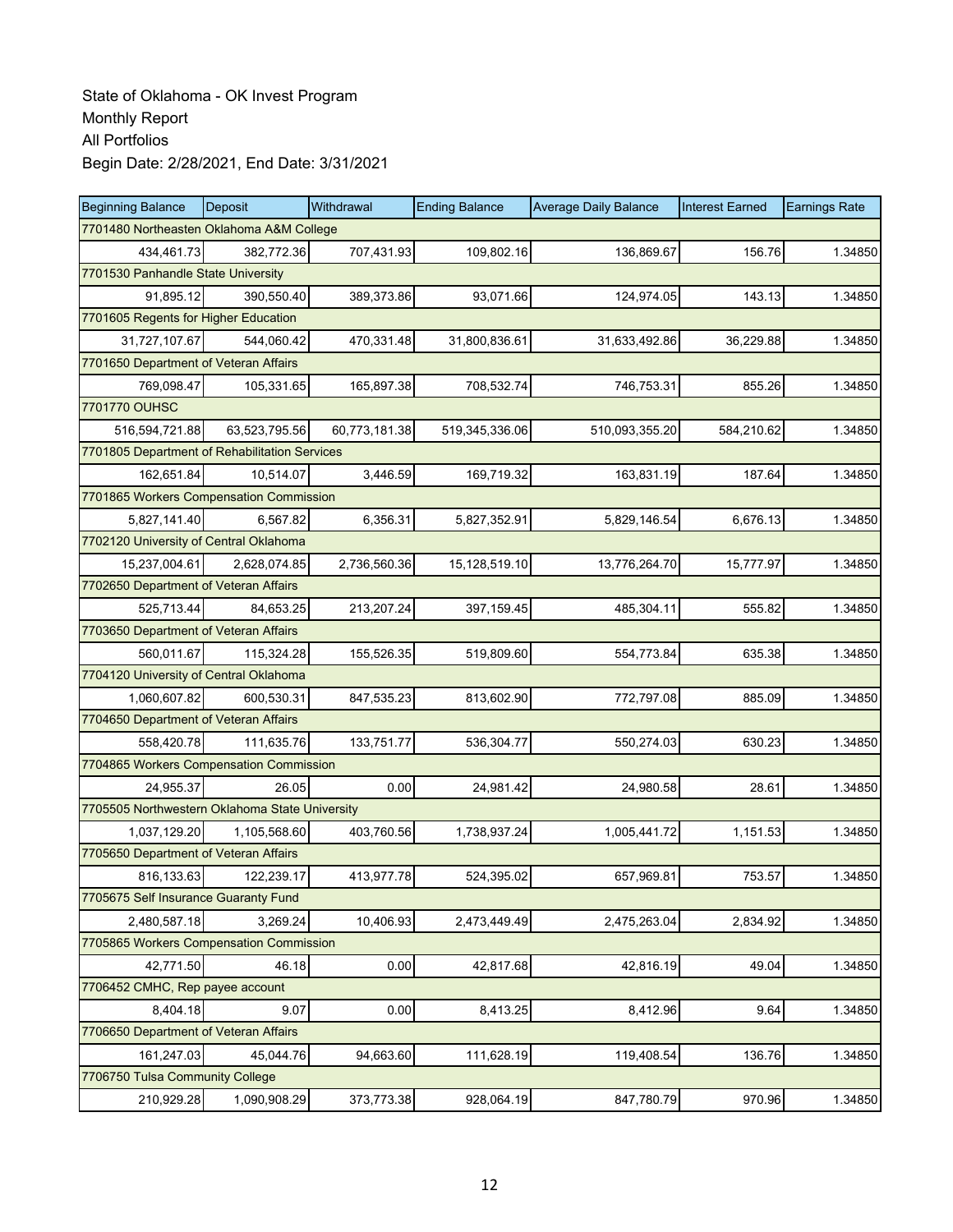| <b>Beginning Balance</b>                     | <b>Deposit</b> | Withdrawal    | <b>Ending Balance</b> | <b>Average Daily Balance</b> | <b>Interest Earned</b> | <b>Earnings Rate</b> |  |  |
|----------------------------------------------|----------------|---------------|-----------------------|------------------------------|------------------------|----------------------|--|--|
| 7706865 OK Workers Comp Commission           |                |               |                       |                              |                        |                      |  |  |
| 175,677.35                                   | 189.66         | 0.00          | 175,867.01            | 175,860.89                   | 201.41                 | 1.34850              |  |  |
| 7707452 CMHC, Rep payee account              |                |               |                       |                              |                        |                      |  |  |
| 58,869.11                                    | 17,538.25      | 27,447.95     | 48,959.41             | 65,138.40                    | 74.60                  | 1.34850              |  |  |
| 7707585 Department of Public Safety          |                |               |                       |                              |                        |                      |  |  |
| 3,318,657.67                                 | 3,343.84       | 88,559.00     | 3,233,442.51          | 3,258,004.06                 | 3,731.40               | 1.34850              |  |  |
| 7707605 Regents for Higher Education         |                |               |                       |                              |                        |                      |  |  |
| 4,604,716.12                                 | 16,359,143.74  | 12,254,760.76 | 8,709,099.10          | 8,068,956.73                 | 9,241.39               | 1.34850              |  |  |
| 7707650 Department of Veteran Affairs        |                |               |                       |                              |                        |                      |  |  |
| 365,426.44                                   | 48,716.58      | 94,002.86     | 320,140.16            | 332,655.29                   | 380.99                 | 1.34850              |  |  |
| 7707865 OK Workers Comp Commission           |                |               |                       |                              |                        |                      |  |  |
| 241,895.42                                   | 261.15         | 0.00          | 242,156.57            | 242,148.15                   | 277.33                 | 1.34850              |  |  |
| 7708108 Carl Albert State College            |                |               |                       |                              |                        |                      |  |  |
| 7,439,385.77                                 | 566,051.95     | 599,922.01    | 7,405,515.71          | 7,459,722.05                 | 8,543.63               | 1.34850              |  |  |
| 7708605 Regents for Higher Education         |                |               |                       |                              |                        |                      |  |  |
| 118,836.30                                   | 707,520.00     | 802,281.30    | 24,075.00             | 53,367.41                    | 61.12                  | 1.34850              |  |  |
| 7709605 Regents for Higher Education         |                |               |                       |                              |                        |                      |  |  |
| 3,287,682.11                                 | 42,047.09      | 844,325.00    | 2,485,404.20          | 3,072,519.52                 | 3,518.96               | 1.34850              |  |  |
| 7710350 Oklahoma Historical Society          |                |               |                       |                              |                        |                      |  |  |
| 1,291,644.47                                 | 1,394.43       | 0.00          | 1,293,038.90          | 1,292,993.92                 | 1,480.87               | 1.34850              |  |  |
| 7710452 Oklahoma Department of Mental Health |                |               |                       |                              |                        |                      |  |  |
| 1,564,200.15                                 | 3,648.59       | 154.30        | 1,567,694.44          | 1,566,592.92                 | 1,794.22               | 1.34850              |  |  |
| 7710605 Regents for Higher Education         |                |               |                       |                              |                        |                      |  |  |
| 1,983,575.58                                 | 57,177.06      | 31,843.00     | 2,008,909.64          | 2,004,722.22                 | 2,296.01               | 1.34850              |  |  |
| 7711185 Corporation Commission               |                |               |                       |                              |                        |                      |  |  |
| 74,660,403.19                                | 723,984.13     | 3,540,433.34  | 71,843,953.98         | 71,767,720.40                | 82,195.67              | 1.34850              |  |  |
| 7711420 Langston University                  |                |               |                       |                              |                        |                      |  |  |
| 820,477.80                                   | 1,012,088.83   | 1,466,794.15  | 365,772.48            | 700,773.14                   | 802.60                 | 1.34850              |  |  |
| 7711452 Griffin Memorial Hospital Rep Payee  |                |               |                       |                              |                        |                      |  |  |
| 94,017.20                                    | 98.77          | 7,962.94      | 86,153.03             | 89,231.40                    | 102.20                 | 1.34850              |  |  |
| 7711605 Regents for Higher Education         |                |               |                       |                              |                        |                      |  |  |
| 777,356.78                                   | 861.32         | 0.00          | 778,218.10            | 778,190.32                   | 891.26                 | 1.34850              |  |  |
| 7712605 Regents for Higher Education         |                |               |                       |                              |                        |                      |  |  |
| 131,820.76                                   | 142.31         | 0.00          | 131,963.07            | 131,958.48                   | 151.13                 | 1.34850              |  |  |
| 7713605 Regents for Higher Education         |                |               |                       |                              |                        |                      |  |  |
| 77,280,208.94                                | 4,683,430.20   | 0.00          | 81,963,639.14         | 77,657,722.04                | 88,941.50              | 1.34850              |  |  |
| 7714605 Regents for Higher Education         |                |               |                       |                              |                        |                      |  |  |
| 14,299,476.41                                | 155,525.30     | 212,000.00    | 14,243,001.71         | 14,324,017.67                | 16,405.32              | 1.34850              |  |  |
| 7715605 Regents for Higher Education         |                |               |                       |                              |                        |                      |  |  |
| 490,890.84                                   | 529.96         | 0.00          | 491,420.80            | 491,403.70                   | 562.81                 | 1.34850              |  |  |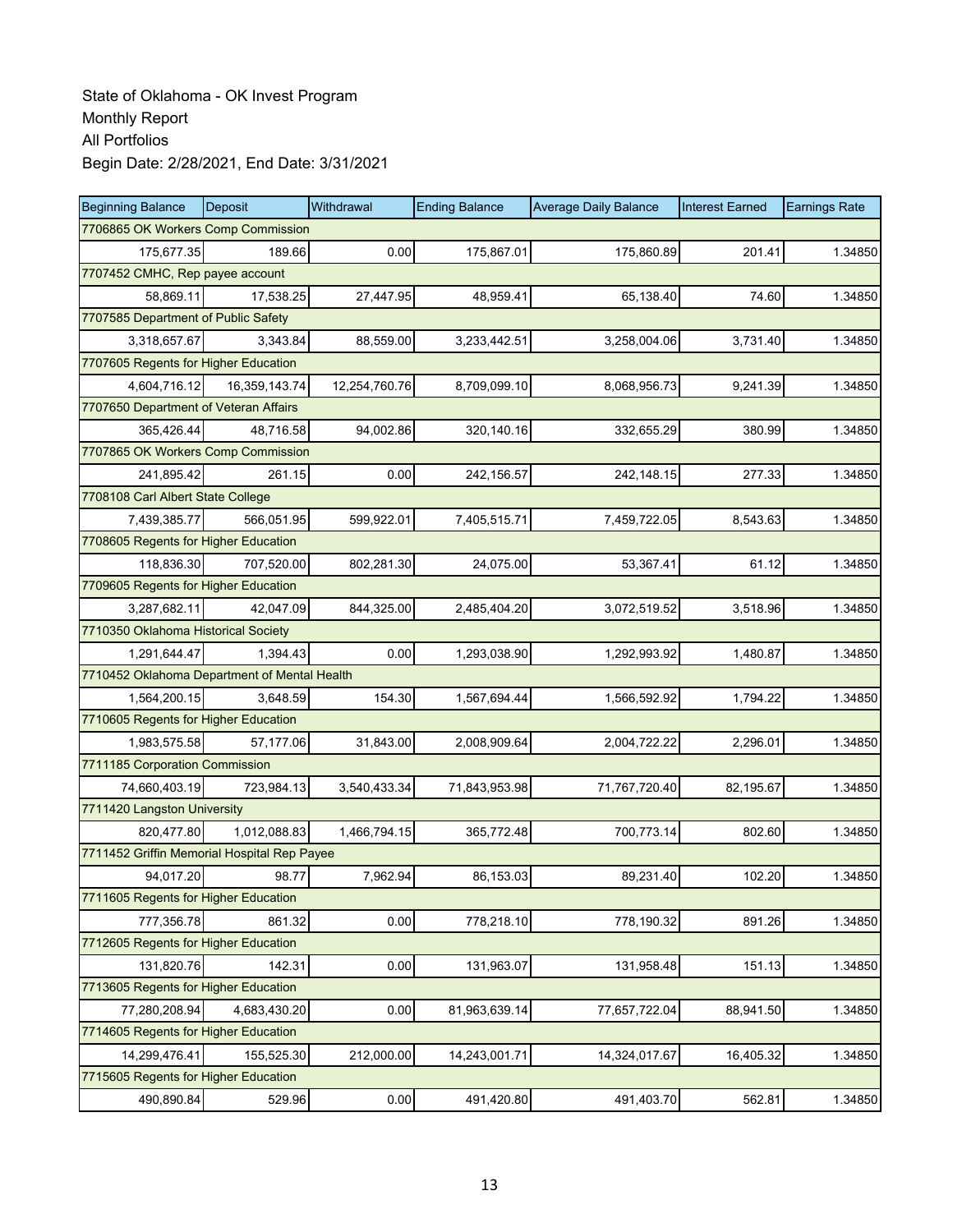| <b>Beginning Balance</b>                       | Deposit      | Withdrawal   | <b>Ending Balance</b> | <b>Average Daily Balance</b> | <b>Interest Earned</b> | <b>Earnings Rate</b> |  |  |
|------------------------------------------------|--------------|--------------|-----------------------|------------------------------|------------------------|----------------------|--|--|
| 7718605 Regents for Higher Education           |              |              |                       |                              |                        |                      |  |  |
| 9,951,068.36                                   | 2,879,364.04 | 2,075,837.05 | 10,754,595.35         | 10,475,052.47                | 11,997.09              | 1.34850              |  |  |
| 7719605 Regents for Higher Education           |              |              |                       |                              |                        |                      |  |  |
| 38,261.16                                      | 121.30       | 0.00         | 38,382.46             | 38,363.06                    | 43.94                  | 1.34850              |  |  |
| 7723623 Seminole State College                 |              |              |                       |                              |                        |                      |  |  |
| 1,073,006.15                                   | 51,840.89    | 302,803.65   | 822,043.39            | 953,231.50                   | 1,091.74               | 1.34850              |  |  |
| 7725100 Cameron University                     |              |              |                       |                              |                        |                      |  |  |
| 2,459,140.44                                   | 1,020,259.35 | 629,695.36   | 2,849,704.43          | 2,922,575.09                 | 3,347.23               | 1.34850              |  |  |
| 7730230 East Central University                |              |              |                       |                              |                        |                      |  |  |
| 8,007,225.18                                   | 2,518,369.06 | 2,113,143.52 | 8,412,450.72          | 8,016,513.38                 | 9,181.32               | 1.34850              |  |  |
| 7730830 Department of Human Services           |              |              |                       |                              |                        |                      |  |  |
| 287,511.54                                     | 309.70       | 0.00         | 287,821.24            | 287,811.25                   | 329.63                 | 1.34850              |  |  |
| 7740605 Regents for Higher Education           |              |              |                       |                              |                        |                      |  |  |
| 17,081,803.53                                  | 1,456,854.45 | 2,277,314.41 | 16,261,343.57         | 16,818,687.34                | 19,262.47              | 1.34850              |  |  |
| 7741241 Redlands Community College             |              |              |                       |                              |                        |                      |  |  |
| 1,644,128.11                                   | 457,186.04   | 276,644.20   | 1,824,669.95          | 1,588,579.35                 | 1,819.40               | 1.34850              |  |  |
| 7745605 Regents for Higher Education           |              |              |                       |                              |                        |                      |  |  |
| 252,642.21                                     | 51,632.70    | 245,000.00   | 59,274.91             | 95,545.50                    | 109.43                 | 1.34850              |  |  |
| 7747470 Murray State College                   |              |              |                       |                              |                        |                      |  |  |
| 4,877,967.40                                   | 0.00         | 1,973,967.54 | 2,903,999.86          | 3,841,795.37                 | 4,400.01               | 1.34850              |  |  |
| 7750350 Oklahoma Historical Society            |              |              |                       |                              |                        |                      |  |  |
| 854,803.97                                     | 6,701.97     | 17,034.90    | 844,471.04            | 849,184.73                   | 972.57                 | 1.34850              |  |  |
| 7750531 Rose State College                     |              |              |                       |                              |                        |                      |  |  |
| 11,357,288.22                                  | 2,787,285.97 | 1,121,167.68 | 13,023,406.51         | 12,370,630.30                | 14,168.10              | 1.34850              |  |  |
| 7751485 Northeastern State University          |              |              |                       |                              |                        |                      |  |  |
| 18,390,364.62                                  | 49,318.19    | 2,200,052.02 | 16,239,630.79         | 17,172,040.58                | 19,667.16              | 1.34850              |  |  |
| 7752485 Northeastern State University          |              |              |                       |                              |                        |                      |  |  |
| 3,016,032.86                                   | 3,256.05     | 67,217.50    | 2,952,071.41          | 2,973,649.44                 | 3,405.72               | 1.34850              |  |  |
| 7765665 Southwestern Oklahoma State University |              |              |                       |                              |                        |                      |  |  |
| 3,311,012.23                                   | 0.00         | 890,083.04   | 2,420,929.19          | 2,811,020.17                 | 3,219.47               | 1.34850              |  |  |
| 7790041 Western Oklahoma State University      |              |              |                       |                              |                        |                      |  |  |
| 3,273.34                                       | 3.53         | 0.00         | 3,276.87              | 3,276.76                     | 3.75                   | 1.34850              |  |  |
| 7790230 East Central University                |              |              |                       |                              |                        |                      |  |  |
| 0.92                                           | 0.00         | 0.00         | 0.92                  | 0.92                         | 0.00                   | 1.34850              |  |  |
| 7790470 Murray State College                   |              |              |                       |                              |                        |                      |  |  |
| 1,935.64                                       | 2.09         | 0.00         | 1,937.73              | 1,937.66                     | 2.22                   | 1.34850              |  |  |
| 7790490 Northern Oklahoma College              |              |              |                       |                              |                        |                      |  |  |
| 193.02                                         | 0.21         | 0.00         | 193.23                | 193.22                       | 0.22                   | 1.34850              |  |  |
| 7790660 Southeastern State University          |              |              |                       |                              |                        |                      |  |  |
| 6,372.79                                       | 11.72        | 0.00         | 6,384.51              | 6,384.13                     | 7.31                   | 1.34850              |  |  |